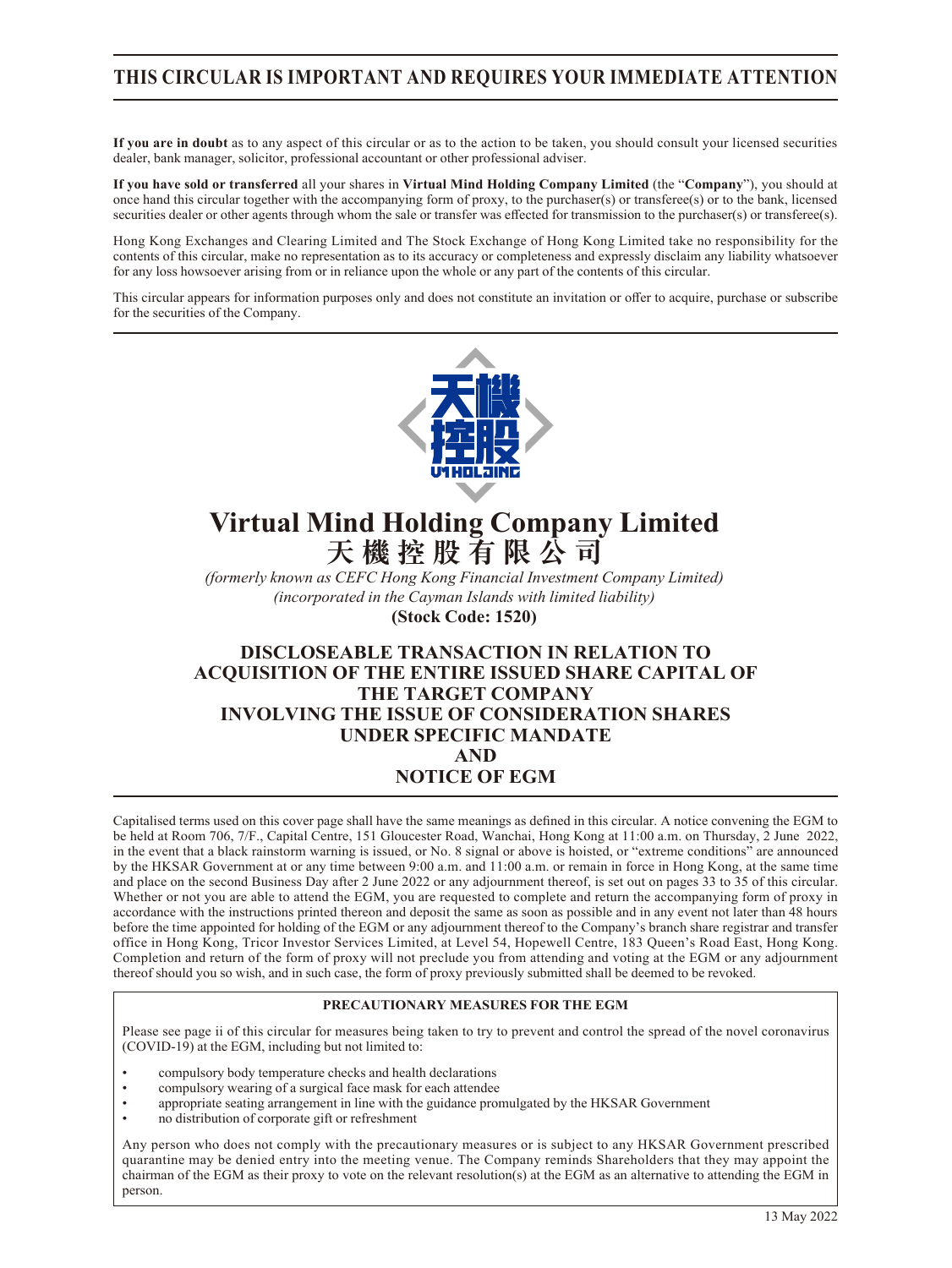## **CONTENTS**

### Pages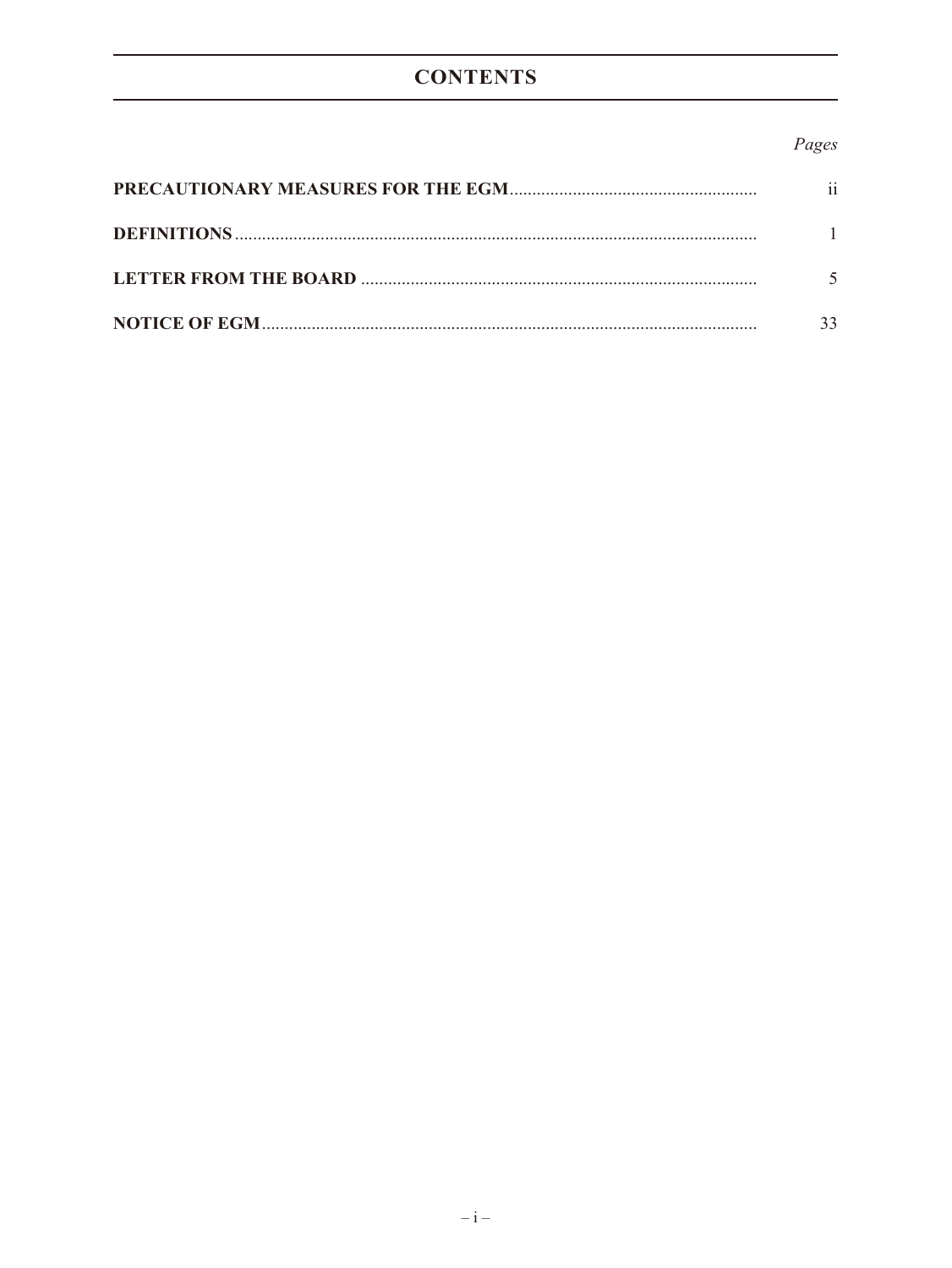### **PRECAUTIONARY MEASURES FOR THE EGM**

The health of our Shareholders, staff and stakeholders is of paramount importance to us. In view of the ongoing novel coronavirus (COVID-19) pandemic, the Company will implement the following precautionary measures at the EGM to protect attending Shareholders, staff and stakeholders from the risk of infection:

- (i) Compulsory body temperature checks will be conducted for every Shareholder, proxy or other attendee at each entrance of the meeting venue. Any person with a body temperature of over 37.4 degrees Celsius may be denied entry into the meeting venue or be required to leave the meeting venue;
- (ii) Each attendee must wear a surgical face mask throughout the EGM and inside the meeting venue, and to maintain a safe distance between seats;
- (iii) No refreshment will be served, and there will be no corporate gift; and
- (iv) Each attendee may be asked whether (a) he/she has travelled outside of Hong Kong within the 14-day period immediately before the EGM; and (b) he/she is subject to any HKSAR Government prescribed quarantine. Anyone who responds positively to any of these questions may be denied entry into the meeting venue or be required to leave the meeting venue.

If necessary, more stringent precautionary measures and/or other arrangement may be adopted at the EGM to comply with any new, amended and then existing law provision of Hong Kong in effect that time. The Company may change the EGM arrangements at short notice and issue further announcement(s) as appropriate. Shareholders are advised to check the websites of the Company (www.vmh.com.hk) and the Stock Exchange (www.hkexnews.hk) for the latest announcement(s) and information relating to the EGM. The Company reminds all Shareholders that physical attendance in person at the EGM is not necessary for the purpose of exercising voting rights. Shareholders may appoint the chairman of the EGM as their proxy to vote on the relevant resolution at the EGM instead of attending the EGM in person, by completing and return the proxy form attached to this circular.

If any Shareholder chooses not to attend the EGM in person but has any question about any resolution or about the Company, or has any matter for communication with the Board, he/she is welcome to send such question or matter in writing to our head office and principal place of business in Hong Kong.

If any Shareholder has any question relating to the EGM, please contact Tricor Investor Services Limited, the Company's share registrar in Hong Kong as follows:

Tricor Investor Services Limited Level 54, Hopewell Centre 183 Queen's Road East Hong Kong Tel: 2980 1333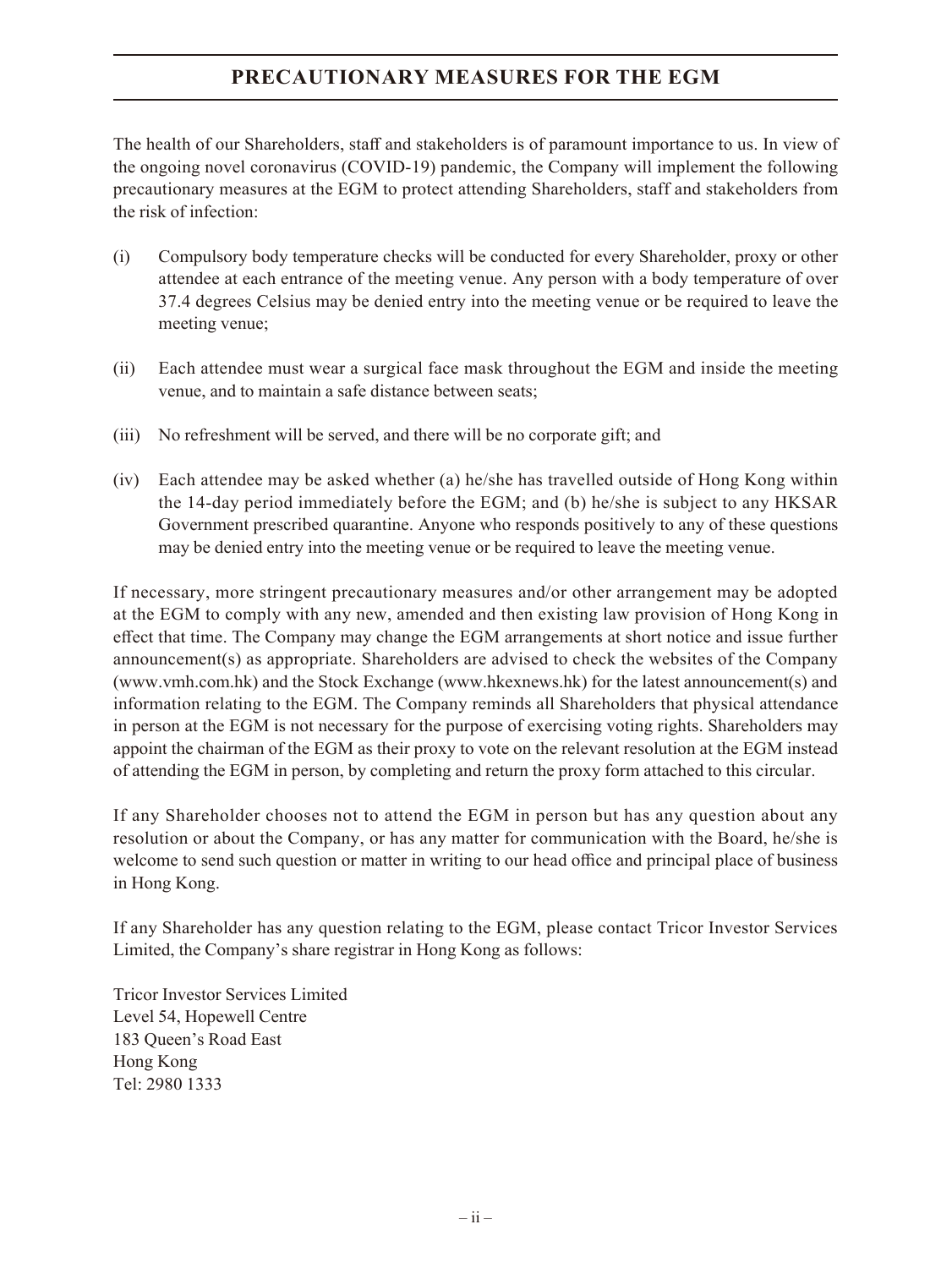*In this circular, unless the context otherwise requires, the following terms and expression have the meaning set forth below:*

| "Acquisition"           | the acquisition of the Target Share of the Target Company<br>pursuant to the terms and conditions of the Acquisition<br>Agreement                                                                                                                                                                                                                             |
|-------------------------|---------------------------------------------------------------------------------------------------------------------------------------------------------------------------------------------------------------------------------------------------------------------------------------------------------------------------------------------------------------|
| "Acquisition Agreement" | the acquisition agreement dated 25 January 2022 entered into<br>among the Company, the Vendor and the Guarantor, pursuant<br>to which the Vendor conditionally agreed to sell and the<br>Company conditionally agreed to acquire the Target Share                                                                                                             |
| "Adjustment"            | the adjustment as described under the paragraph headed "5.<br>Profit Guarantee and Adjustment Arrangement"                                                                                                                                                                                                                                                    |
| "Beijing Chuangmeng"    | Beijing Chuangmeng Xingcheng Technology Company<br>Limited* (北京創夢星辰科技有限公司), a company<br>incorporated in the PRC with limited liability, and an indirectly<br>wholly-owned subsidiary of the Target Company                                                                                                                                                   |
| "Board"                 | the board of directors of the Company                                                                                                                                                                                                                                                                                                                         |
| "Business Day(s)"       | any day (excluding Saturday and Sunday) on which no black<br>rainstorm warning is issued, no No. 8 signal or above is<br>hoisted, and no "extreme conditions" are announced by the<br>HKSAR Government at or any time between 9:00 a.m. and<br>11:00 a.m. or remain in force in Hong Kong; and on which<br>banks in Hong Kong are generally open for business |
| "BVI"                   | <b>British Virgin Islands</b>                                                                                                                                                                                                                                                                                                                                 |
| "Chengdu Dreamtoys"     | Chengdu Dreamtoys Cultural Creativity Company Limited*<br>(成都創夢潮玩文化創意有限公司), a company incorporated<br>in the PRC with limited liability, and an indirectly wholly-<br>owned subsidiary of the Target Company                                                                                                                                                  |
| "Chengdu Jumu"          | Chengdu Jumu Cultural Creativity Company Limited* (成<br>都巨木文化創意有限公司), a company incorporated in the<br>PRC with limited liability, and an indirectly wholly-owned<br>subsidiary of the Target Company                                                                                                                                                         |
| "Chuangmeng Creation"   | Beijing Chuangmeng Creation Technology Company<br>Limited*(北京創夢造物科技有限公司), a company<br>incorporated in the PRC with limited liability, and an indirectly<br>wholly-owned subsidiary of the Target Company                                                                                                                                                     |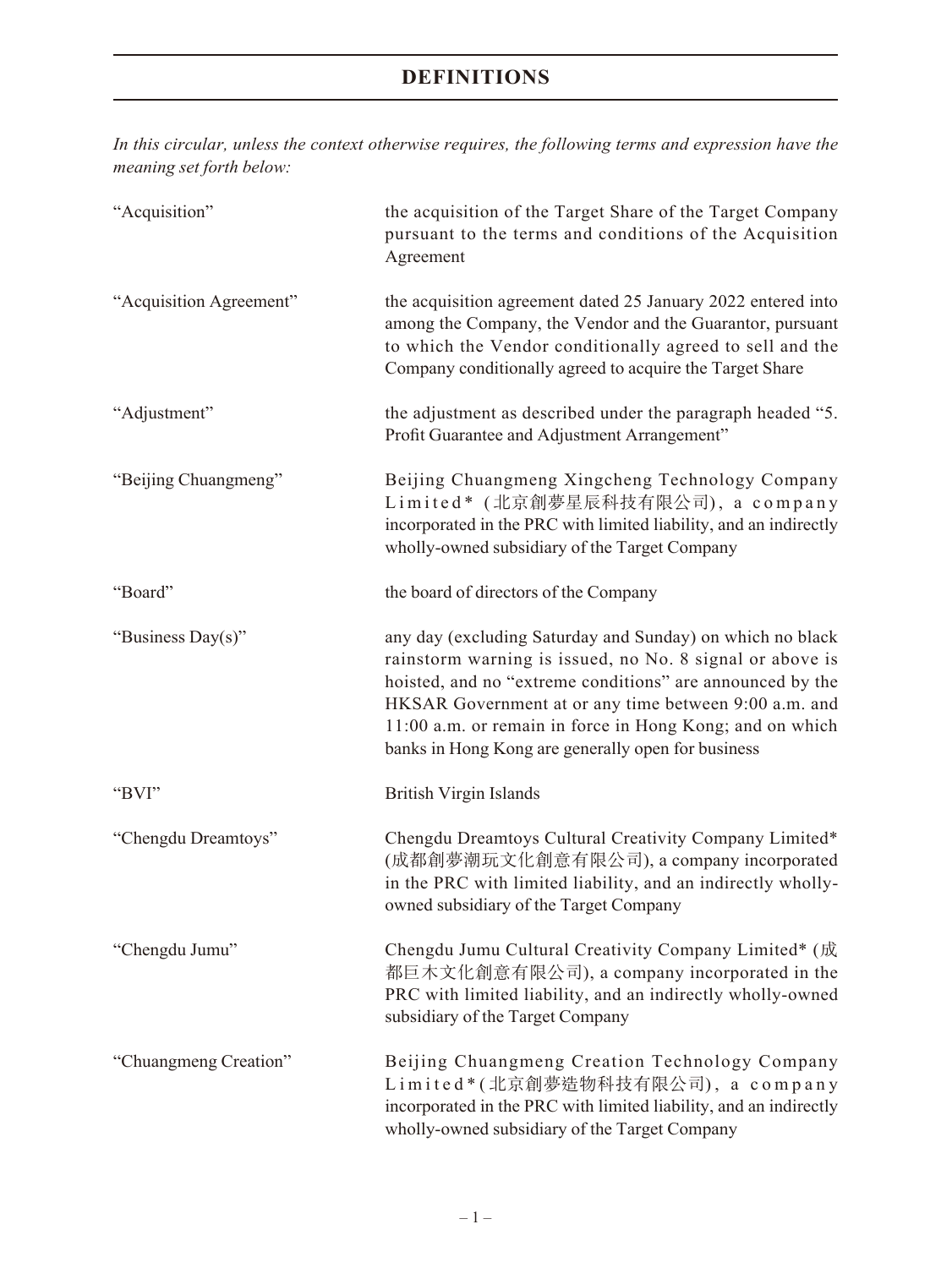| "Company"                | Virtual Mind Holding Company Limited (formerly known as<br>CEFC Hong Kong Financial Investment Company Limited),<br>an exempted company incorporated in the Cayman Islands<br>with limited liability and the shares of which are listed on the<br>Main Board of the Stock Exchange (stock code: 1520)                                                                                                                                                                                                                                                                                                                       |
|--------------------------|-----------------------------------------------------------------------------------------------------------------------------------------------------------------------------------------------------------------------------------------------------------------------------------------------------------------------------------------------------------------------------------------------------------------------------------------------------------------------------------------------------------------------------------------------------------------------------------------------------------------------------|
| "Completion"             | completion of the Acquisition in accordance with the<br><b>Acquisition Agreement</b>                                                                                                                                                                                                                                                                                                                                                                                                                                                                                                                                        |
| "Completion Date"        | the date falling within five (5) Business Days after fulfilment<br>(or waiver, as applicable) of the conditions precedent (or such<br>other date as the Company and the Vendor may agree before<br>Completion) and the date on which Completion takes place                                                                                                                                                                                                                                                                                                                                                                 |
| "connected person(s)"    | has the meaning ascribed to it under the Listing Rules                                                                                                                                                                                                                                                                                                                                                                                                                                                                                                                                                                      |
| "Consideration Share(s)" | 180,000,000 Shares to be allotted and issued by the Company<br>to the Vendor at the Issue Price pursuant to the Acquisition<br>Agreement                                                                                                                                                                                                                                                                                                                                                                                                                                                                                    |
| "Director(s)"            | the director(s) of the Company                                                                                                                                                                                                                                                                                                                                                                                                                                                                                                                                                                                              |
| "Dreamtoys HK"           | Dreamtoys HK Limited, a company incorporated in Hong<br>Kong with limited liability, and a directly wholly-owned<br>subsidiary of the Target Company                                                                                                                                                                                                                                                                                                                                                                                                                                                                        |
| "EGM"                    | the extraordinary general meeting of the Company to be held<br>at Room 706, 7/F., Capital Centre, 151 Gloucester Road,<br>Wanchai, Hong Kong at 11:00 a.m. on Thursday, 2 June 2022,<br>or in the event that a black rainstorm warning is issued, or<br>No. 8 signal or above is hoisted, or "extreme conditions" are<br>announced by the HKSAR Government at or any time between<br>9:00 a.m. and 11:00 a.m. or remain in force in Hong Kong, at<br>the same time and place on the second Business Day after 2<br>June 2022 or any adjournment thereof, a notice of which is set<br>out on pages 33 to 35 of this circular |
| "Escrow Arrangement"     | the escrow arrangement between the Vendor and the Company<br>as set out in the paragraph headed "4. Lock-up Undertaking<br>and Escrow Arrangement"                                                                                                                                                                                                                                                                                                                                                                                                                                                                          |
| "Final Consideration"    | the consideration as adjusted (if any) pursuant to the<br>Acquisition Agreement, details of the Adjustment are set out<br>in the paragraph headed "5. Profit Guarantee and Adjustment<br>Arrangement"                                                                                                                                                                                                                                                                                                                                                                                                                       |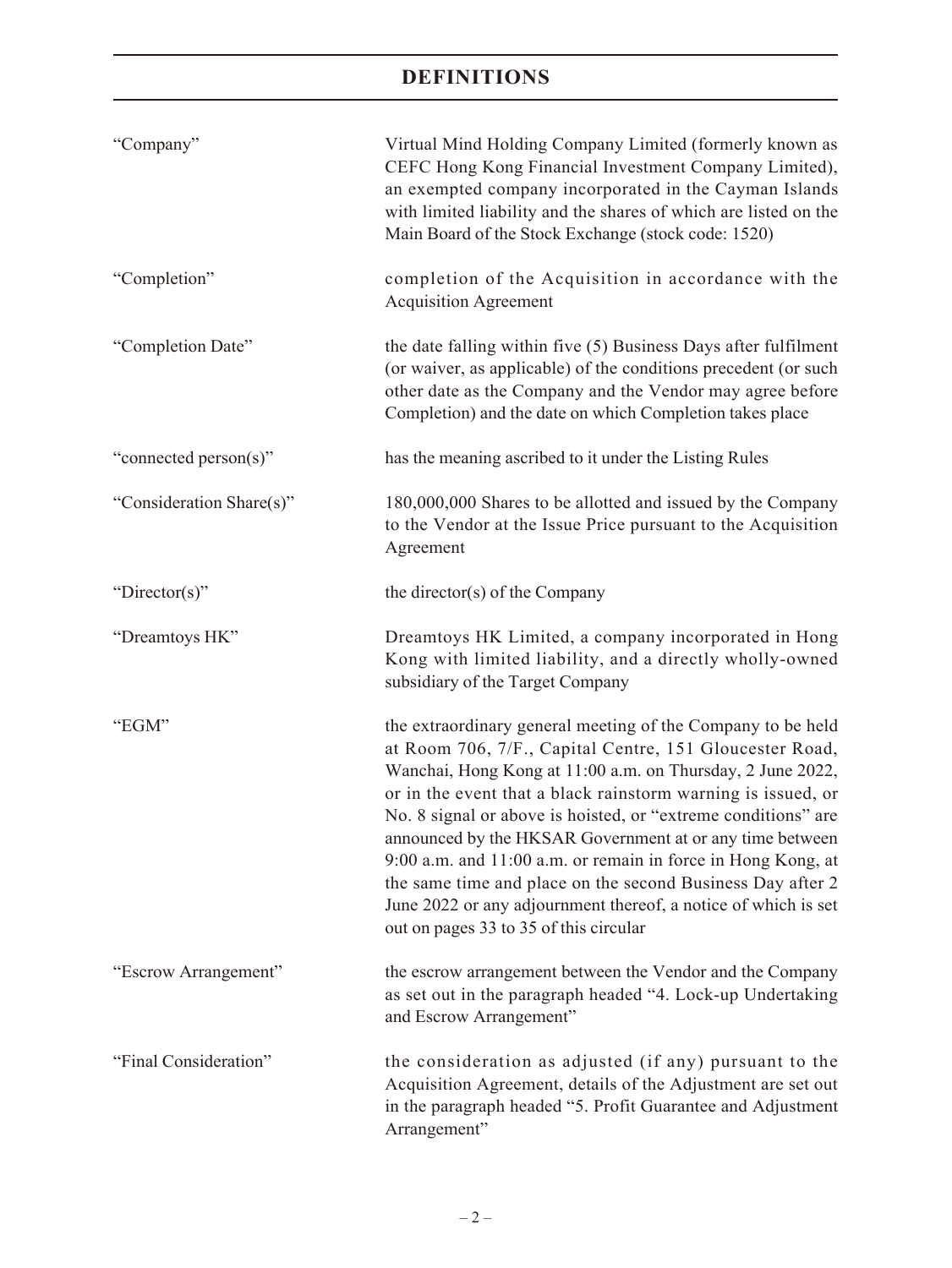| "Guarantor"               | Mr. Zeng Ge, the sole legal and beneficial owner of the Vendor<br>and a director of Chengdu Dreamtoys                                                                                                |
|---------------------------|------------------------------------------------------------------------------------------------------------------------------------------------------------------------------------------------------|
| "Group"                   | the Company and its subsidiaries                                                                                                                                                                     |
| "Guaranteed Profit"       | the guaranteed profit for the Profit Guarantee Period as set out<br>in the paragraph headed "5. Profit Guarantee and Adjustment<br>Arrangement"                                                      |
| "HK\$"                    | Hong Kong dollar, the lawful currency of Hong Kong                                                                                                                                                   |
| "HKFRSs"                  | Hong Kong Financial Reporting Standards                                                                                                                                                              |
| "HKSAR" or "Hong Kong"    | the Hong Kong Special Administrative Region of the PRC                                                                                                                                               |
| "HKSAR Government"        | the government of the HKSAR                                                                                                                                                                          |
| "Initial Consideration"   | the initial consideration for the Acquisition amounting to<br>HK\$44.0 million, subject to the Adjustment                                                                                            |
| "Internal Reorganisation" | the internal reorganisation conducted and completed in March<br>2022, pursuant to which the Target Company holds indirectly<br>100% equity interests in Chuangmeng Creation and Chengdu<br>Dreamtoys |
| "Issue Price"             | HK\$0.22 per Consideration Share                                                                                                                                                                     |
| "Latest Practicable Date" | 6 May 2022, being the latest practicable date prior to the<br>printing of this circular for the purpose of ascertaining certain<br>information in this circular                                      |
| "Listing Committee"       | has the meaning ascribed to it under the Listing Rules                                                                                                                                               |
| "Listing Rules"           | the Rules Governing the Listing of Securities on the Stock<br>Exchange                                                                                                                               |
| "Lock-up Undertaking"     | the lock-up undertaking given by the Vendor to the Company<br>as described under the paragraph headed "4. Lock-up<br>Undertaking and Escrow Arrangement"                                             |
| "Nanning Chuanqi"         | Nanning Chuanqi Trendy Cultural Creativity Company<br>Limited* (南寧創祺潮玩文化創意有限公司), a company<br>incorporated in the PRC with limited liability, and an indirect<br>subsidiary of the Target Company    |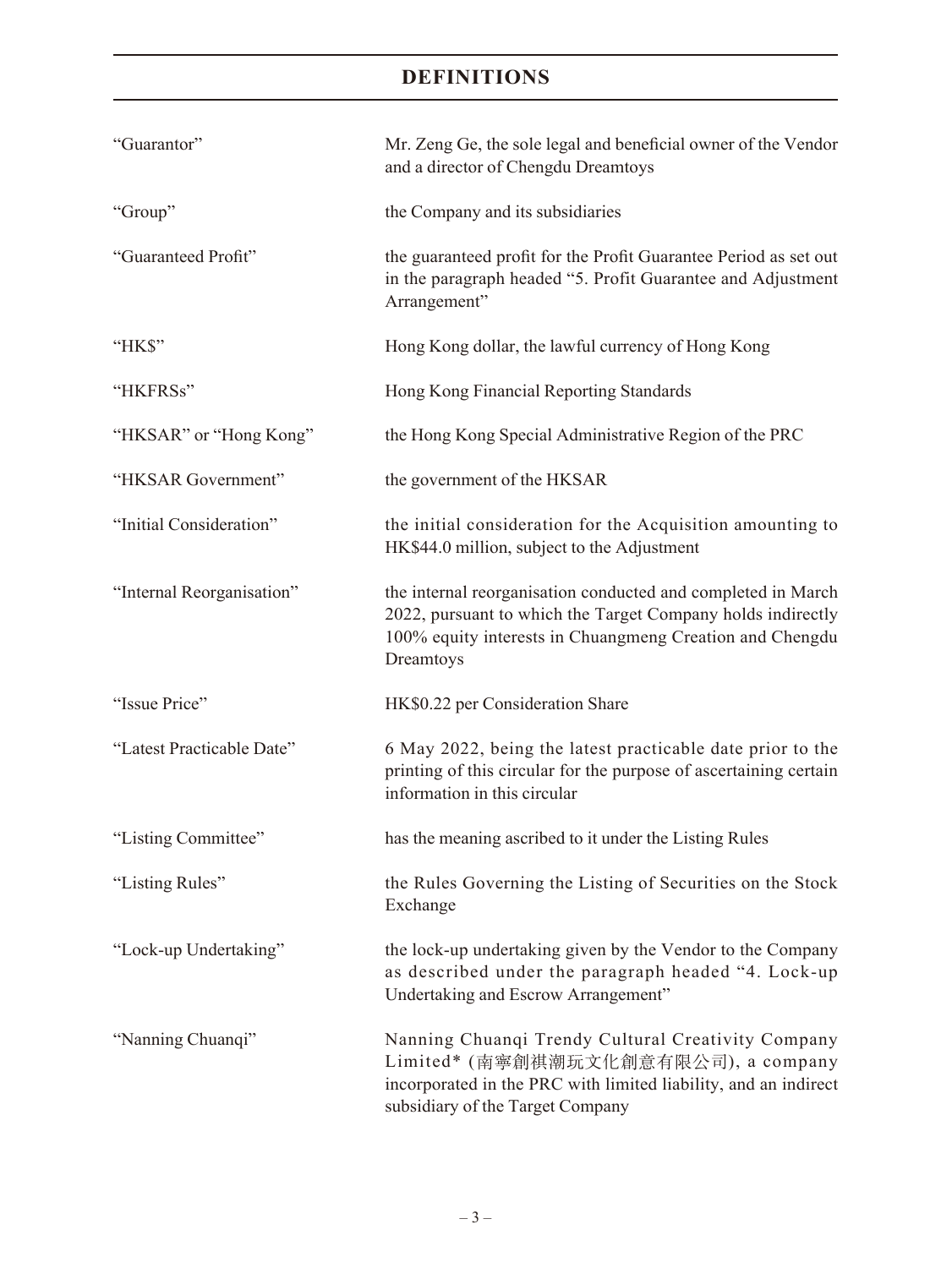| "PRC"                        | the People's Republic of China, for the purpose of this circular,<br>excluding Hong Kong, Macau Special Administrative Region<br>of the PRC and Taiwan                                                                                                                                                               |
|------------------------------|----------------------------------------------------------------------------------------------------------------------------------------------------------------------------------------------------------------------------------------------------------------------------------------------------------------------|
| "Profit Guarantee Period"    | period in which the Target Company shall fulfil the Guaranteed<br>Profit, as set out in the paragraph headed "5. Profit Guarantee<br>and Adjustment Arrangement"                                                                                                                                                     |
| "RMB"                        | Renminbi, the lawful currency of the PRC                                                                                                                                                                                                                                                                             |
| "Shareholders"               | holder(s) of the Shares                                                                                                                                                                                                                                                                                              |
| "Share(s)"                   | the ordinary share(s) in the share capital of the Company, with<br>a nominal value of HK\$0.01 each                                                                                                                                                                                                                  |
| "Specific Mandate"           | a specific mandate to allot, issue or otherwise deal in additional<br>Shares to be sought from the Shareholders who are entitled to<br>vote and not required to be abstained from voting under the<br>Listing Rules at the EGM to satisfy the allotment and issue of<br>the Consideration Shares upon the Completion |
| "Stock Exchange"             | The Stock Exchange of Hong Kong Limited                                                                                                                                                                                                                                                                              |
| "subsidiary(ies)"            | has the meaning ascribed to it under the Listing Rules                                                                                                                                                                                                                                                               |
| "substantial shareholder(s)" | has the meaning ascribed to it under the Listing Rules                                                                                                                                                                                                                                                               |
| "Target Company"             | Dreamtoys Inc, a company incorporated in the Cayman Islands<br>with limited liability, and wholly-owned by the Vendor                                                                                                                                                                                                |
| "Target Group"               | the Target Company and its subsidiaries                                                                                                                                                                                                                                                                              |
| "Target Share"               | the entire issued share capital of the Target Company                                                                                                                                                                                                                                                                |
| "Valuer"                     | Jones Lang LaSalle Corporate Appraisal and Advisory Limited                                                                                                                                                                                                                                                          |
| "Vendor"                     | Dreamtoys Ltd, a company incorporated in the BVI with<br>limited liability and wholly-owned by the Guarantor                                                                                                                                                                                                         |

*\* For identification purpose only*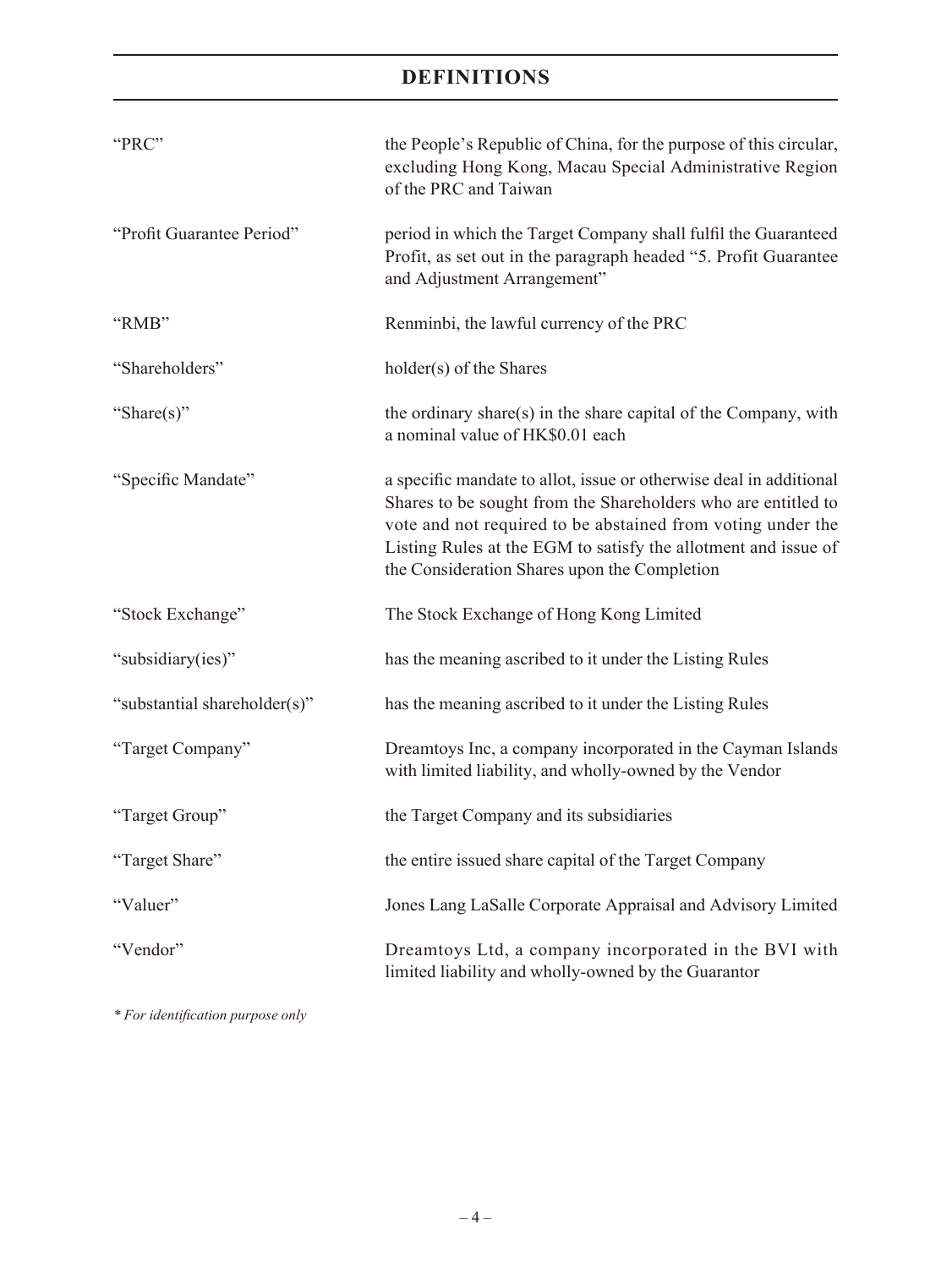

## **Virtual Mind Holding Company Limited 天機控股有限公司**

*(formerly known as CEFC Hong Kong Financial Investment Company Limited) (incorporated in the Cayman Islands with limited liability)* **(Stock Code: 1520)**

*Executive Directors: Registered Office:* Mr. LI Yang *(Chairman)* Cricket Square Ms. TIN Yat Yu Carol Hutchins Drive Mr. CHEUNG Ka Lung P.O. Box 2681 Mr. CHAN Ming Leung Terence Grand Cayman KY1-1111 Mr. GONG Xiaohan Cayman Islands

*Independent Non-executive Directors: Head Office and Principal Place*  Mr. TANG Shu Pui Simon *of Business in Hong Kong:* Mr. HON Ming Sang Room 706, 7/F., Capital Centre Ms. LO Wing Sze *BBS, JP* 151 Gloucester Road

Wanchai Hong Kong

13 May 2022

*To the Shareholders*

Dear Sir or Madam,

**DISCLOSEABLE TRANSACTION IN RELATION TO ACQUISITION OF THE ENTIRE ISSUED SHARE CAPITAL OF THE TARGET COMPANY INVOLVING THE ISSUE OF CONSIDERATION SHARES UNDER SPECIFIC MANDATE AND NOTICE OF EGM**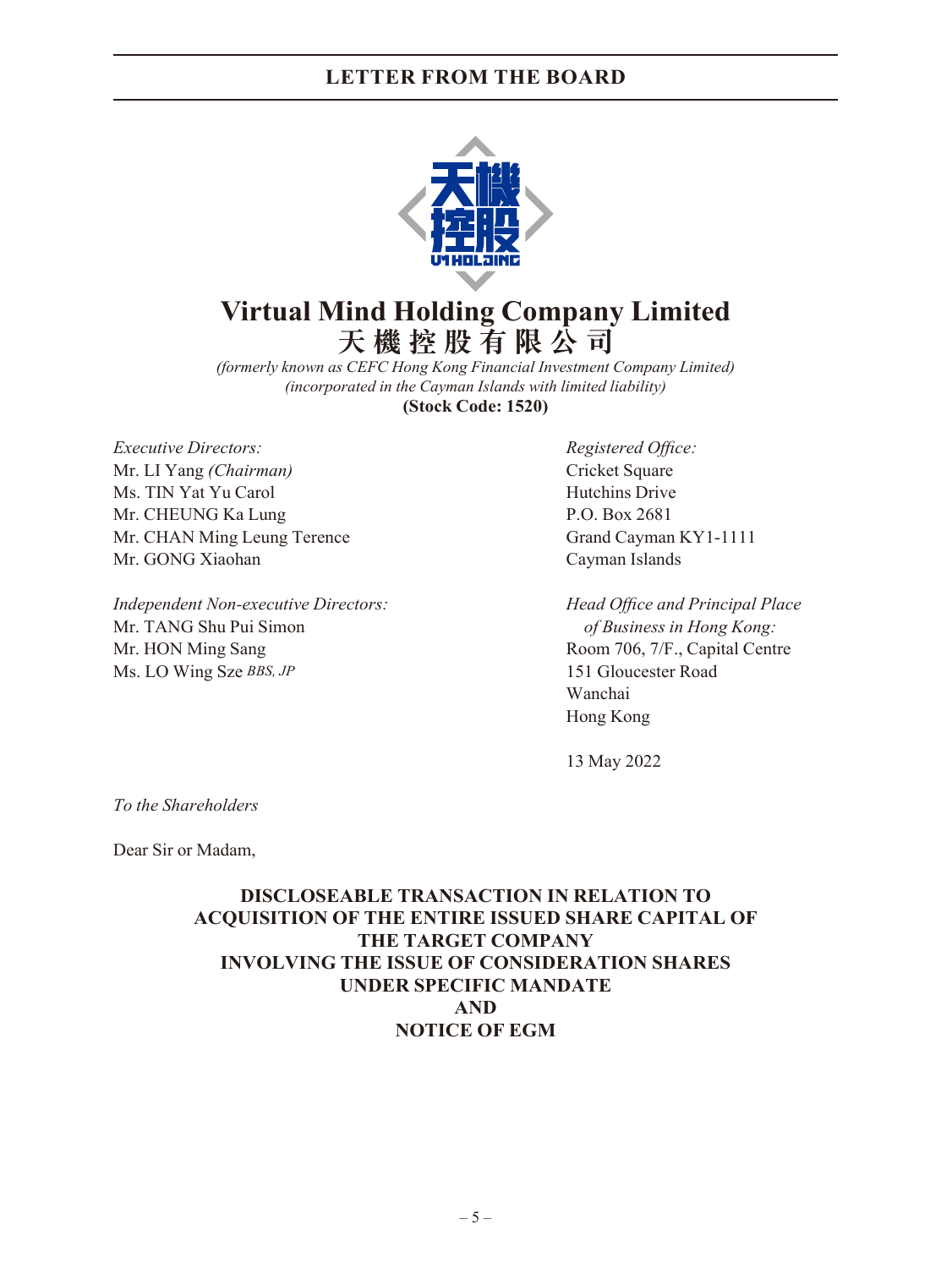### **1. INTRODUCTION**

Reference is made to the announcement of the Company dated 25 January 2022 and the supplemental announcement of the Company dated 8 April 2022 in relation to the Acquisition Agreement entered into among the Company as the purchaser, Dreamtoys Ltd as the Vendor and Mr. Zeng Ge as the Guarantor, pursuant to which the Company conditionally agreed to acquire and the Vendor conditionally agreed to sell the Target Share, representing the entire issued share capital of the Target Company which holds 100% equity interests in Chengdu Dreamtoys through its wholly-owned subsidiaries.

The purpose of this circular is to provide you with, among other things, (i) further details of the Acquisition Agreement and the transaction contemplated thereunder, including the Acquisition and the grant of the Specific Mandate for the issue of the Consideration Shares; and (ii) a notice of the EGM and the proxy form.

### **2. THE ACQUISITION AGREEMENT**

| Date:    | 25 January 2022              |
|----------|------------------------------|
| Parties: | the Company (as purchaser)   |
|          | the Vendor (as seller)       |
|          | the Guarantor (as guarantor) |

To the best of the Directors' knowledge, information and belief, having made all reasonable enquiries, the Vendor and the Guarantor are third parties independent of the Company and its connected persons.

### **(a) Subject Matter**

The Company conditionally agreed to acquire and the Vendor conditionally agreed to sell the Target Share, representing the entire issued share capital of the Target Company.

#### **(b) Conditions Precedent**

The Acquisition Agreement is conditional upon the fulfilment (or waiver, as applicable) of the following conditions precedent:

(i) all necessary consents, authorisations and approvals having been obtained by the Company, the Vendor and each member of the Target Group in respect of the Acquisition Agreement and the transactions contemplated thereunder;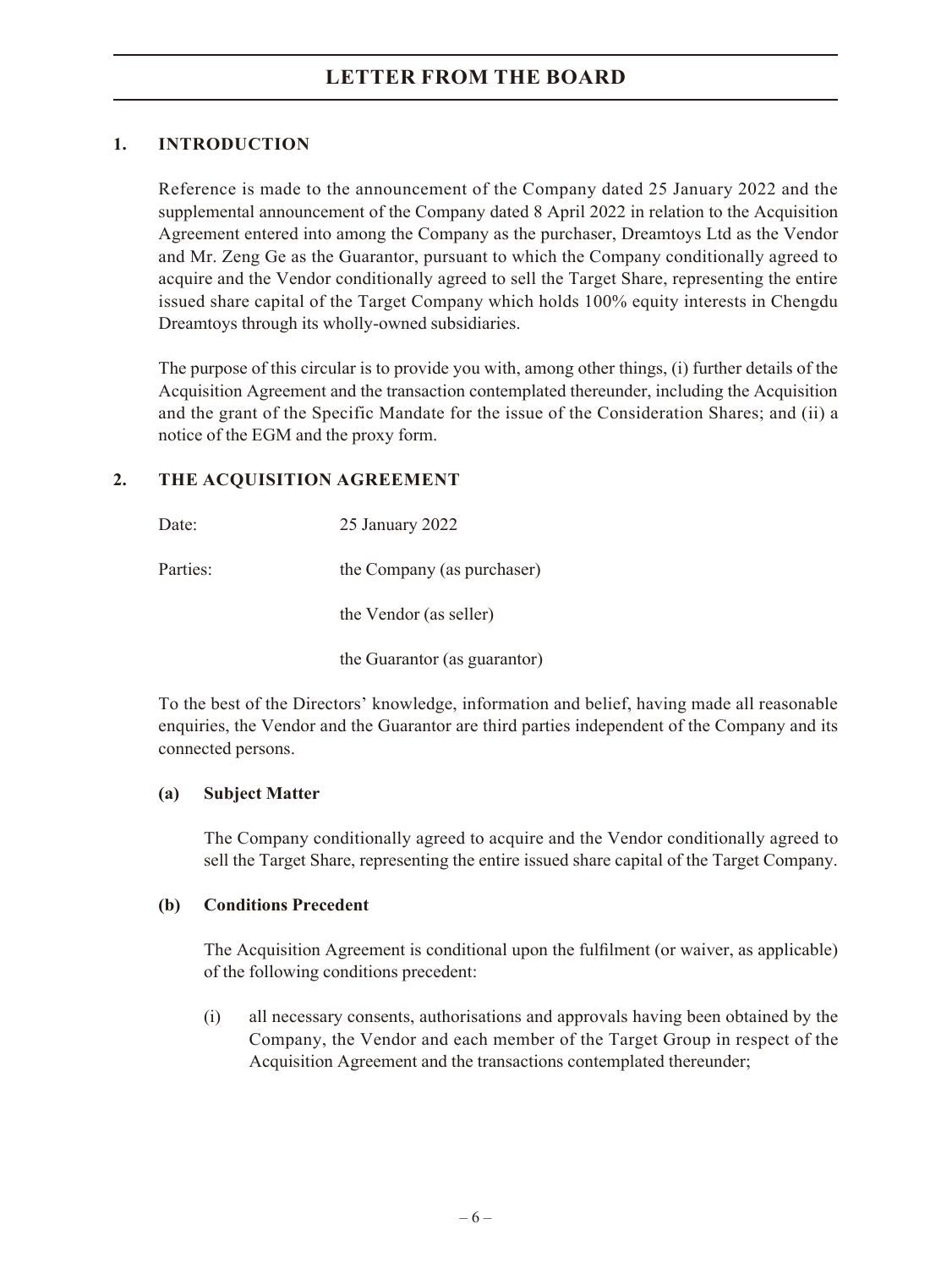- (ii) completion of the due diligence review of the financial, legal, business, operation and other matters of the Target Group to the satisfaction of the Company at its sole discretion;
- (iii) the passing by the Shareholders at the EGM of an ordinary resolution approving the Acquisition Agreement and the transaction contemplated thereunder, including the Acquisition and the grant of the Specific Mandate for the issue of the Consideration Shares;
- (iv) the granting of the approval for the listing of, and permission to deal in, the Consideration Shares by the Listing Committee of the Stock Exchange;
- (v) the Company having received a PRC legal opinion in relation to, among others, the due incorporation, shareholdings and business scope of the Target Group in the form and substance to the satisfaction of the Company;
- (vi) the warranties given by the Vendor and the Guarantor remaining true, accurate and complete in all respects and not misleading in any respect from the date of the Acquisition Agreement up to the Completion Date; and
- (vii) there being no material adverse change in the Target Group's business, operations, financial conditions or prospects since the date of the Acquisition Agreement.

The Company may waive conditions (ii) and/or (vii) above at its discretion. The conditions precedent for the Acquisition Agreement shall be satisfied or waived in full within 90 days from the date of the Acquisition Agreement or such other date as agreed by the parties to the Acquisition Agreement, failing which the Acquisition will be terminated.

As of the Latest Practicable Date, none of the conditions set out above had been fulfilled and the Company had no intentions to waive conditions (ii) and/or (vii) above.

#### **(c) Consideration**

Pursuant to the Acquisition Agreement, subject to the Adjustment, the Initial Consideration for the Acquisition is HK\$44.0 million.

The Initial Consideration will be satisfied by a combination of cash payment and the allotment and issue of the Consideration Shares to the Vendor in the following manners:

(i) HK\$4.4 million (representing 10% of the Initial Consideration) shall be payable in cash by the Company to the Vendor on the Completion Date;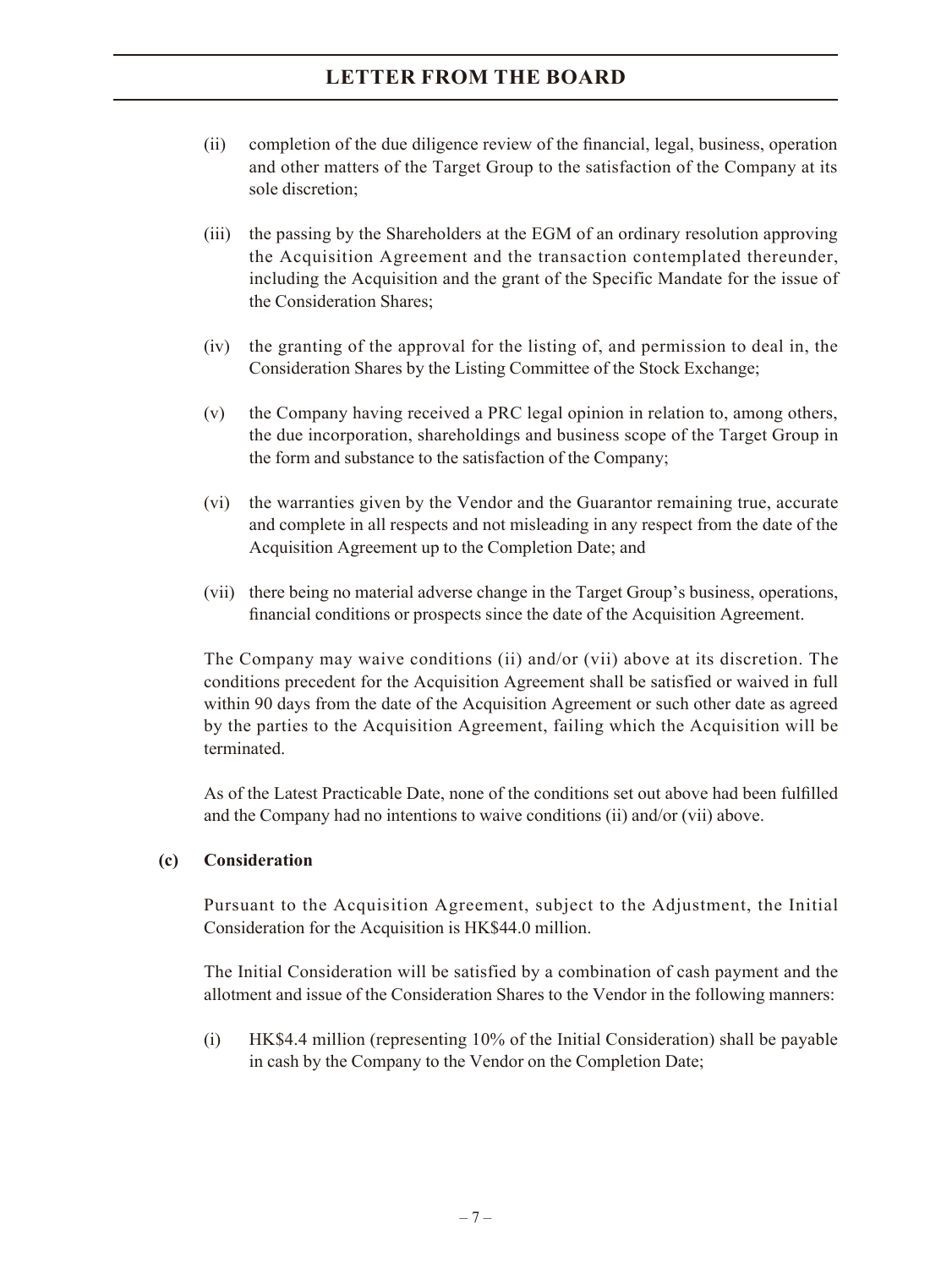- (ii) HK\$26.4 million (representing 60% of the Initial Consideration) shall be satisfied by allotment and issue of the Consideration Shares (the "**Batch 1 Consideration Shares**") by the Company to the Vendor on the Completion Date. The Batch 1 Consideration Shares shall be subject to the Lock-up Undertaking; and
- (iii) HK\$13.2 million (representing 30% of the Initial Consideration) shall be satisfied by allotment and issue of the Consideration Shares (the "**Batch 2 Consideration Shares**") by the Company to the Vendor on the Completion Date. The Batch 2 Consideration Shares shall be subject to the Escrow Arrangement and the Lockup Undertaking.

The cash consideration for the Acquisition will be funded by internal resources of the Group.

### **(d) Basis of the Initial Consideration**

The Initial Consideration and the payment mechanism for the Initial Consideration was arrived at based on normal commercial terms after arm's length negotiation between the Company and the Vendor, and the arrangement is in the interest of the Company and the Shareholders as a whole taking into account, among others, the following:

- (i) the objective valuation on the Target Group of approximately RMB43.0 million (equivalent to approximately HK\$52.89 million) based on market approach as at 31 December 2021 conducted by the Valuer. Please see the paragraph headed "7. The Valuation" below for further details;
- (ii) the fact that the Target Group has been in its initial development stage;
- (iii) the performance of the Target Group in the 4th quarter of 2021 after it launched the products based on the characters issued by the gaming arm of a worldrenowned internet and mobile value-added service provider (the "**Gaming Partner**");
- (iv) the cooperation between the Target Group and its business partners such as the Gaming Partner and a leading digital entertainment platform in the PRC (the "**Other Gaming Partner**");
- (v) the portfolio of the licenced intellectual properties (the "**IP(s)**") and proprietary IPs of the Target Group;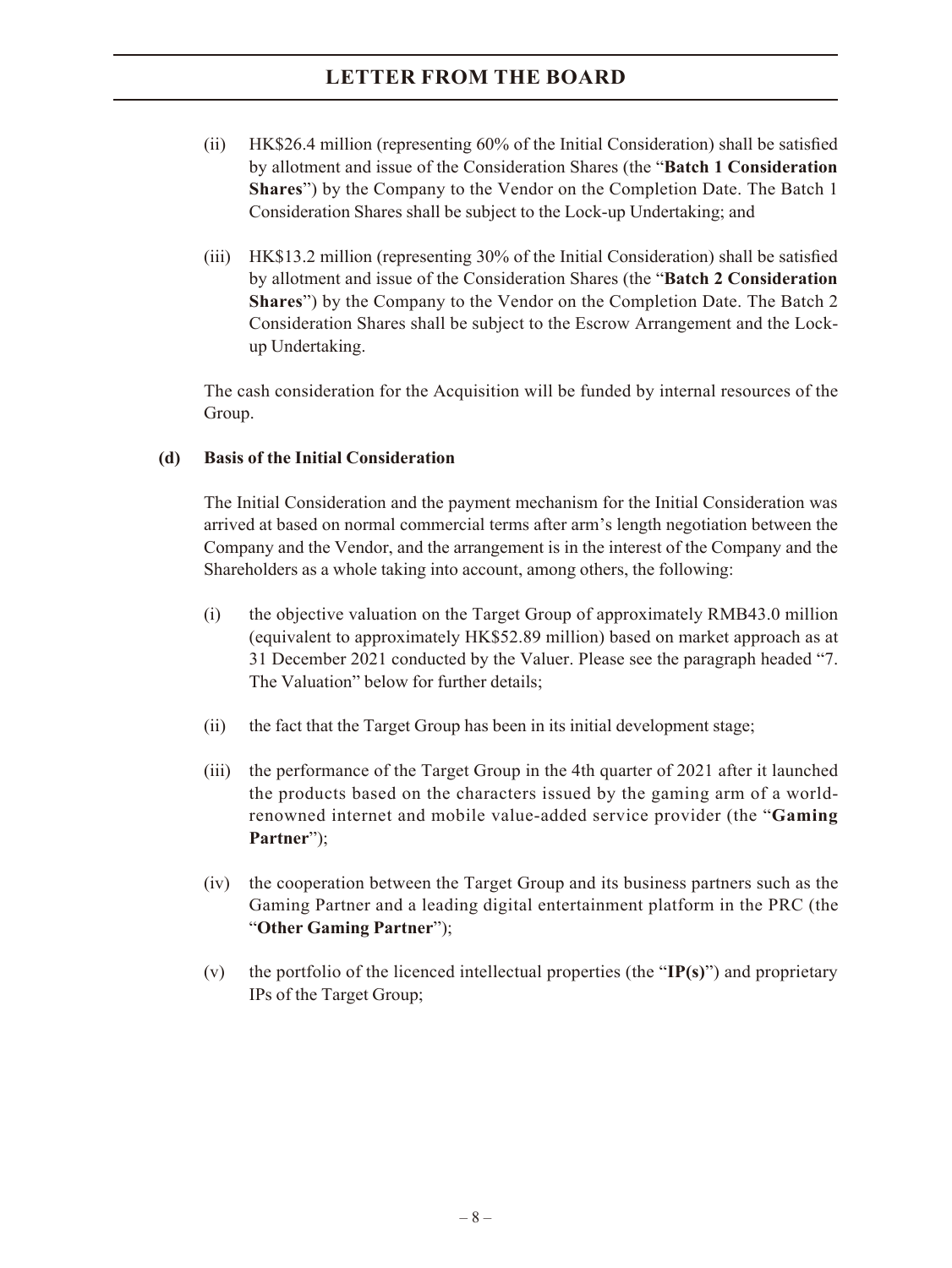- (vi) the business development and future prospect of the Target Group in the application of its IP rights on the creation of both virtual and physical trendy cultural products which also create synergy to the apparel business of the Group in creating cross-over products using the proprietary IP rights;
- (vii) the entire issued share capital of the Target Company to be transferred to the Company upon Completion;
- (viii) the payment terms of the Consideration, which includes an adjustment mechanism and are subject to downward adjustments depending on the achievement of the Guaranteed Profit by the Target Group;
- (ix) the benefits and synergy effect that can be brought to the Group as a result of the Acquisition which will also enable the Group to:
	- a. expand the Group's apparel business through the collaboration with the IP products;
	- b. diversify its products from women apparel products to all-rounded trendy apparel and other accessories products for men, women and young adults;
	- c. extend its market focus to cover the PRC market; and
	- d. benefit from the contribution of the Target Group in terms of revenue from the trendy cultural products; and
- (x) other reasons as described under the paragraph headed "11. Reasons for and Benefits of Entering into the Acquisition Agreement" in this circular.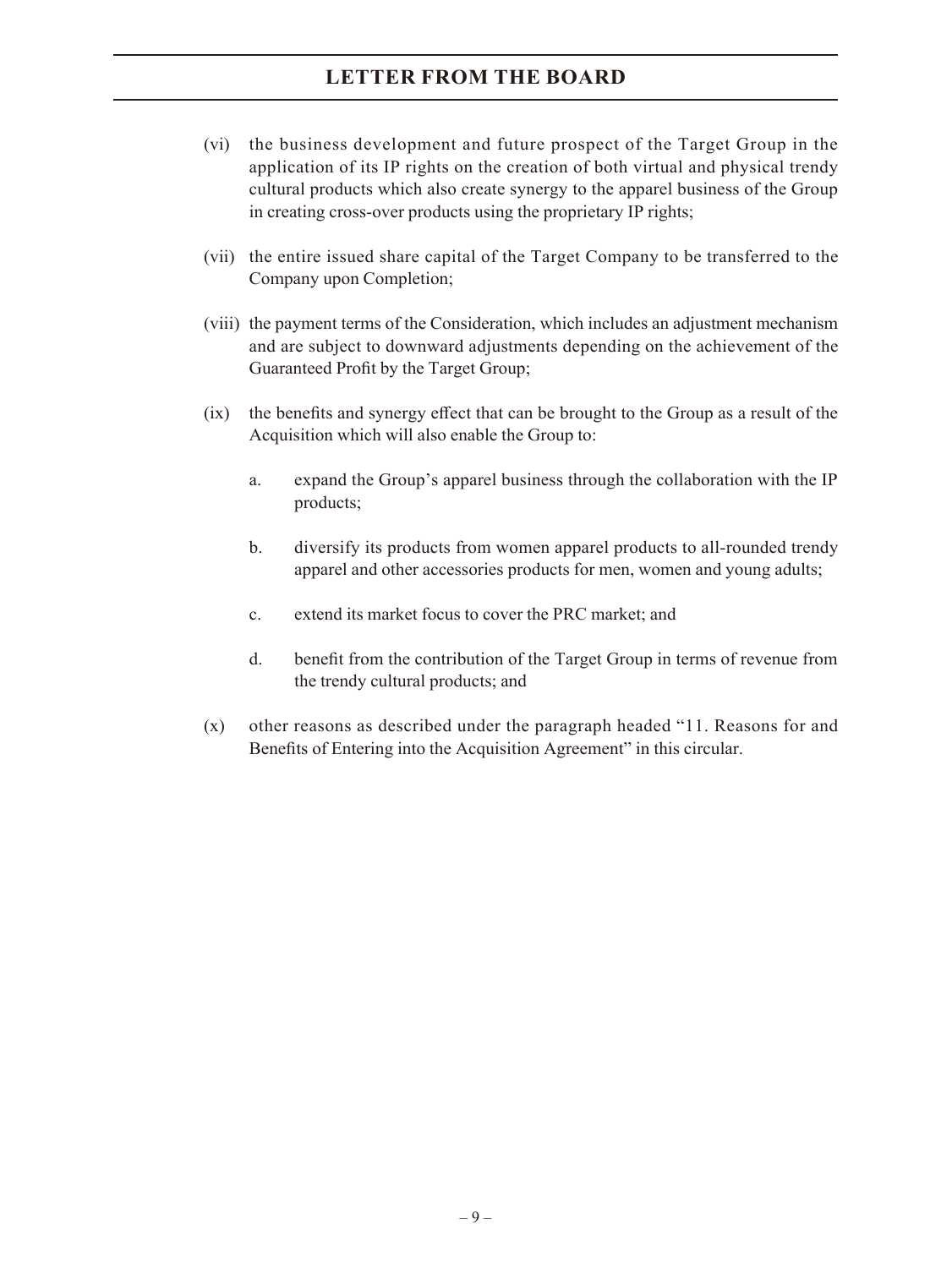### **3. THE CONSIDERATION SHARES AND THE ISSUE PRICE**

The Consideration Shares represent (i) approximately 10.05% of the issued share capital of the Company as at the Latest Practicable Date; and (ii) approximately 9.14% of the issued share capital of the Company as enlarged by the allotment and issue of the Consideration Shares (subject to Completion and assuming that there will be no change in the issued share capital of the Company other than the allotment and issue of Consideration Shares).

The Issue Price was arrived at after arm's length negotiation among the parties to the Acquisition Agreement, representing:

- (i) a premium of approximately 0.92% to the closing price of HK\$0.218 per Share as quoted on the Stock Exchange on the date of the Acquisition Agreement;
- (ii) a discount of approximately 4.76% to the average of the closing price of HK\$0.231 per Share as quoted on the Stock Exchange for the five trading days immediately prior to the date of the Acquisition Agreement;
- (iii) a discount of approximately 5.98% to the average of the closing price of HK\$0.234 per Share as quoted on the Stock Exchange for the ten trading days immediately prior to the date of the Acquisition Agreement; and
- (iv) a discount of approximately 8.33% to the closing price of HK\$0.240 per Share as quoted on the Stock Exchange on the Latest Practicable Date.

The Directors consider that the Issue Price is fair and reasonable, and in the interests of the Company and the Shareholders as a whole.

The Consideration Shares, when allotted and issued, will rank *pari passu* in all respects among themselves and with the Shares in issue. An application will be made by the Company to the Stock Exchange for the listing of, and permission to deal in, the Consideration Shares.

The Consideration Shares will be allotted and issued under the Specific Mandate to be approved by the Shareholders who are entitled to vote and not required to be abstained from voting under the Listing Rules at the EGM.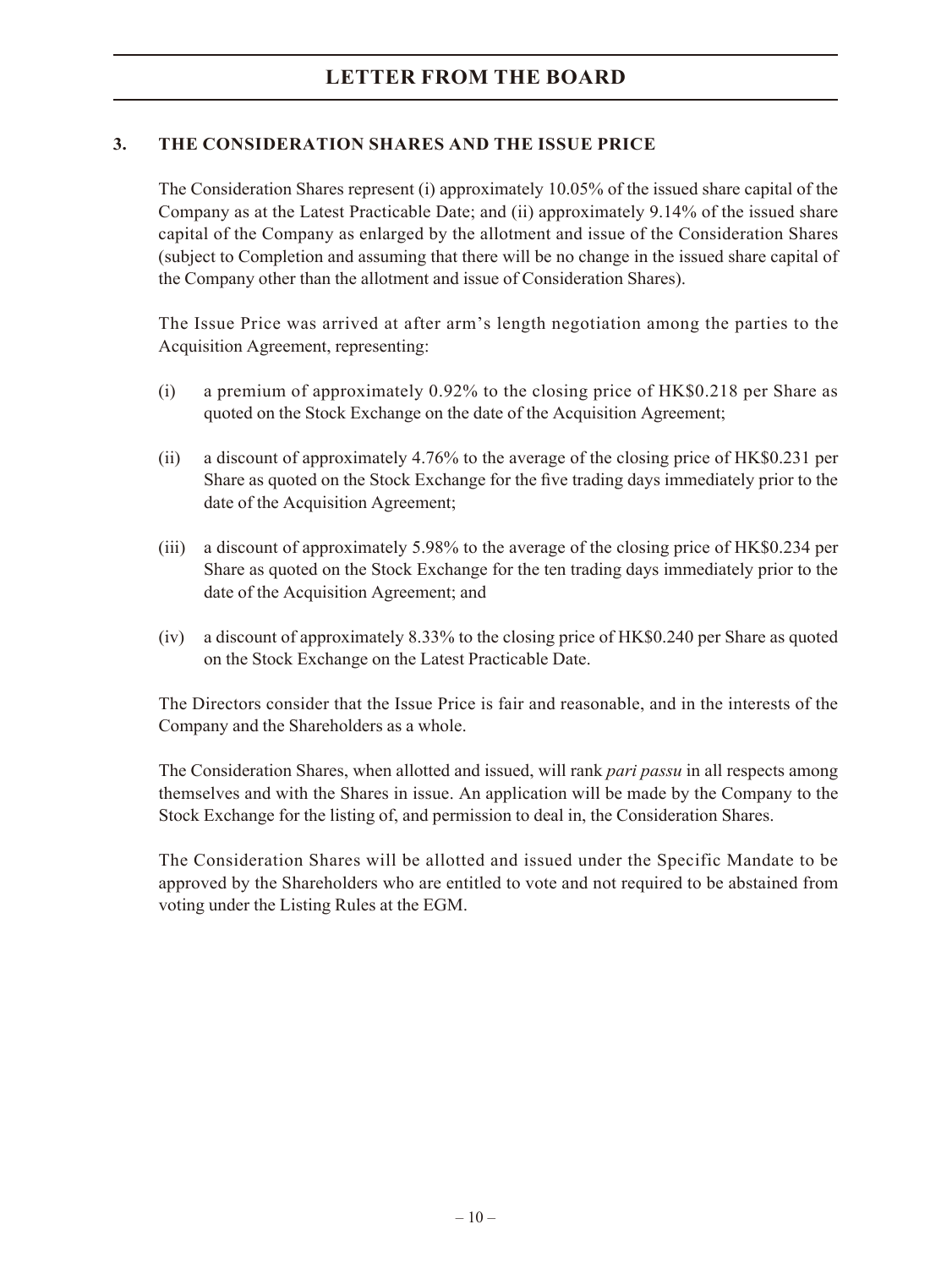### **4. LOCK-UP UNDERTAKING AND ESCROW ARRANGEMENT**

### **(a) Lock-up Undertaking**

The Vendor has agreed and undertaken to the Company that it shall not engage in any transaction which will affect the ownership of the Batch 1 Consideration Shares, including but not limited to (i) offer, pledge, gift, sell or contract to sell, grant any option, right or warrant to purchase, lend, or otherwise transfer or dispose any Batch 1 Consideration Shares, or (ii) enter into any swap, option (including put or call options), short sale, future, forward or other arrangement that transfers any of the economic interest of the Batch 1 Consideration Shares to another person (the "**Lock-up Undertaking**") for a period of six months commencing from the date of the allotment and issue of the Batch 1 Consideration Shares.

### **(b) Escrow Arrangement**

The Vendor has agreed that the Batch 2 Consideration Shares shall be kept and retained by the Company in its capacity as escrow agent (the "**Escrow Arrangement**") (pending disposal thereof in accordance with the paragraph headed "5. Profit Guarantee and Adjustment Arrangement") for a period commencing from the date of the allotment and issue of the Batch 2 Consideration Shares and up to the determination of the Final Batch 2 Consideration Shares (as detailed in the section headed "5. Profit Guarantee And Adjustment Arrangement – (b) Adjustment Arrangement" below) (the "**Batch 2 Escrow Period**"). The Vendor has agreed and undertaken to the Company that the Batch 2 Consideration Shares shall be subject to the Lock-up Undertaking during the Batch 2 Escrow Period.

To facilitate the implementation of the Escrow Arrangement, the Vendor has agreed that the physical share certificate(s) of the Batch 2 Consideration Shares once allotted and issued shall be delivered to and retained by the Company in the capacity as escrow agent. The physical share certificate(s) will be released to the Vendor in accordance with the manner as set out in the paragraph headed "5. Profit Guarantee and Adjustment Arrangement".

For the avoidance of doubt, subject to the Lock-up Undertaking, the Escrow Arrangement and the Adjustment, the Vendor shall be entitled to other rights and interests of the Batch 1 Consideration Shares and the Batch 2 Consideration Shares, including voting rights and the rights to receive all dividends, distributions and other payments attached to the Consideration Shares, notwithstanding the Lock-up Undertaking and the Escrow Arrangement.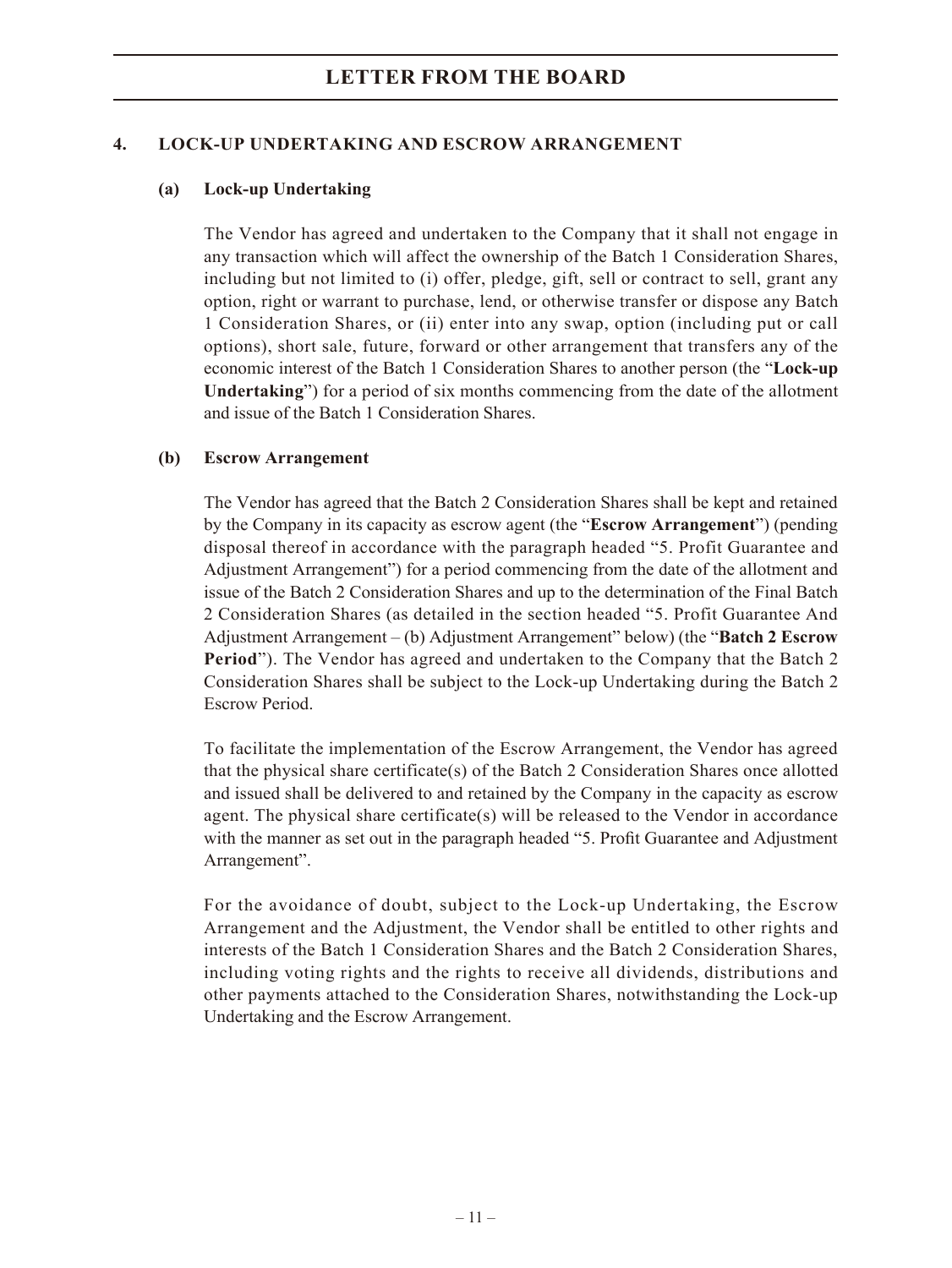The Directors consider that as the Batch 2 Consideration Shares are issued to the Vendor on the Completion Date, it is reasonable that the Vendor, who shall become the Shareholder in respect of the Batch 2 Consideration Shares, will be entitled to the rights and interests in respect of the Batch 2 Consideration Shares which all other Shareholders have. Notwithstanding that the Vendor is entitled to the Shareholders' rights attached to the Batch 2 Consideration Shares before the Target Group has fulfilled the Guaranteed Profit, as a safeguard to the Company, the Batch 2 Consideration Shares will also be subject to the Escrow Arrangement in addition to the Lock-Up Undertaking. On the other hand, in the negotiation process with the Vendor, the Company understands that from the point of view of the Vendor, the entire issued share capital of the Target Company will be transferred to the Company upon Completion, subject to the fulfilment of the conditions precedent (which do not include the fulfilment of the Guaranteed Profit), therefore, it is natural for the Vendor to require the Initial Consideration (or a substantial part thereof) to be paid upon Completion free from any encumbrance. If the Guaranteed Profit is not achieved in whole, adjustment will be made accordingly and the Company will repurchase and cancel all the Shortfall Batch 2 Consideration Shares (as defined below) at nil consideration (as detailed in the section headed "5. Profit Guarantee and Adjustment Arrangement – (b) Adjustment Arrangement" below) and the Vendor is required to return all distribution and dividends declared and paid by the Company (if any) before such repurchase. Further, in respect of the voting rights, according to the Listing Rules or the articles of association of the Company, any Shareholder that has a material interest in the transaction or arrangement shall abstain from voting on the resolution(s) approving the transaction or arrangement at the general meeting. Therefore, where the Vendor has a material interest in a proposed transaction or arrangement to be approved at general meeting of the Company, the Vendor is required to abstain from voting on the resolution(s) approving the transaction or arrangement.

Having considered the above, the Board is of the view that there is a mechanism under the Acquisition Agreement in respect of the payment of the Initial Consideration to safeguard the interest of the Company and its Shareholders as a whole.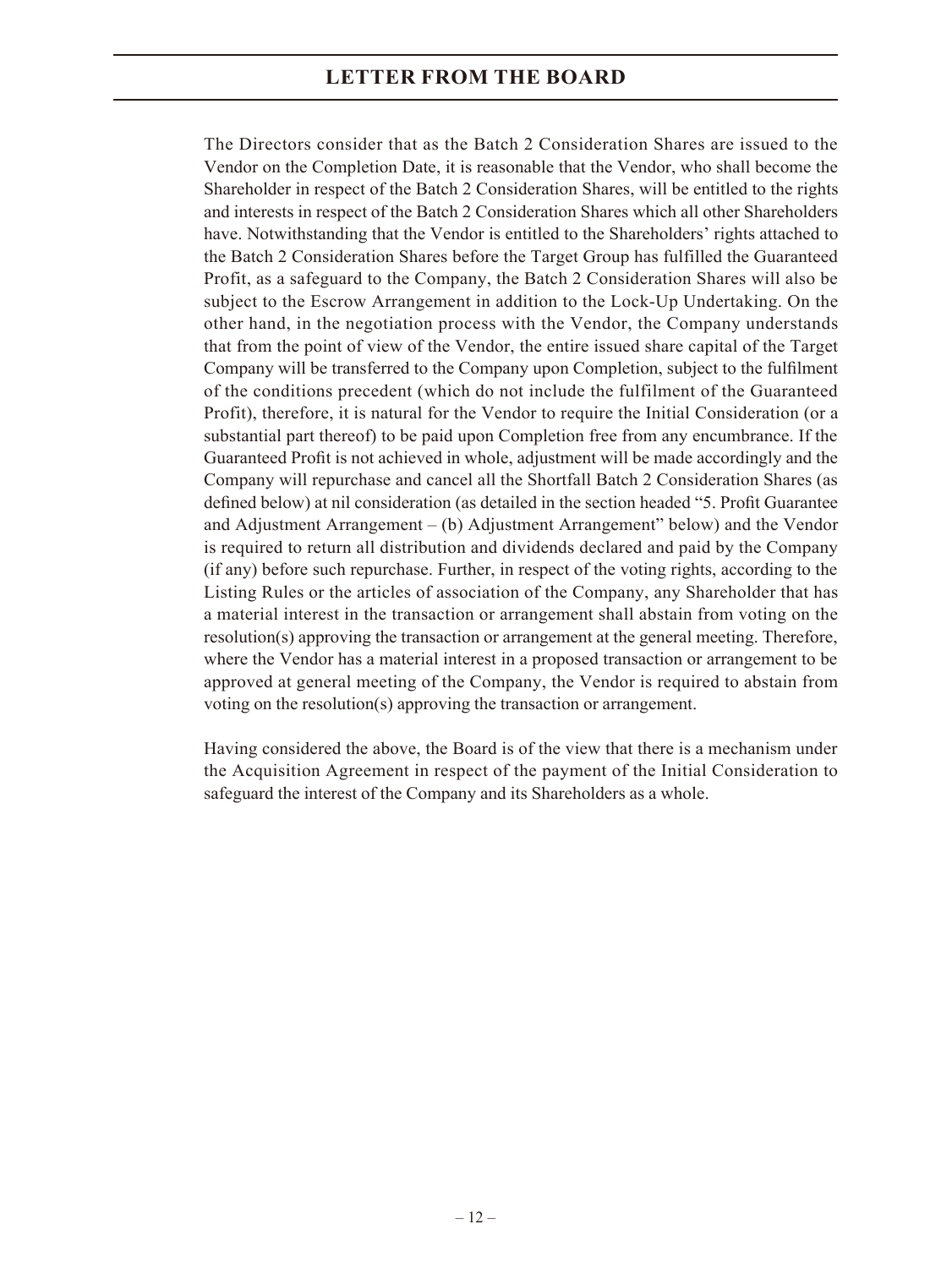### **5. PROFIT GUARANTEE AND ADJUSTMENT ARRANGEMENT**

### **(a) Profit guarantee**

Pursuant to the Acquisition Agreement, the Vendor and the Guarantor jointly and severally, and irrevocably guarantee and undertake to the Purchaser that the audited consolidated net profit after tax excluding all extraordinary items of the Target Company for the year ending 31 December 2022 (the "**Profit Guarantee Period**") shall be not less than RMB3.6 million (equivalent to approximately HK\$4.43 million) (the "**Guaranteed Profit**").

If the actual consolidated net profit after tax excluding all extraordinary items as shown in the audited financial statements (to be prepared by the Company's auditors in accordance with HKFRSs) of the Target Company for the year ending 31 December 2022 (the "**Actual Profit 2022**") shall be not less than the Guaranteed Profit, all the Batch 2 Consideration Shares shall be released to the Vendor within five Business Days after the issue of the aforesaid audited financial statement.

### **(b) Adjustment arrangement**

If the Actual Profit 2022 shall be less than the Guaranteed Profit, the Initial Consideration shall be adjusted downward to determine the Final Consideration as follows:

Final Consideration = Initial Consideration x 70% *(Note)* + (Final Batch 2 Consideration Shares x Issue Price)

and the Batch 2 Consideration Shares shall be adjusted downward as follows (the "**Final**  Batch 2 Consideration Shares<sup>#</sup>"):

Actual Profit 2022<br>Guaranteed Profit X No. of Batch 2 Consideration Shares

# round down to the nearest integer

provided always that the Final Batch 2 Consideration Shares shall not be more than the Batch 2 Consideration Shares and if the Actual Profit 2022 is at a loss, the Final Batch 2 Consideration Shares shall be zero. The difference between the Final Batch 2 Consideration Shares and the Batch 2 Consideration Shares shall be referred to as the "**Shortfall Batch 2 Consideration Shares**".

*Note:* Initial Consideration X 70% equals to HK\$30.8 million (being the sum of (i) HK\$4.4 million payable in cash by the Company to the Vendor on the Completion Date; and (ii) HK\$26.4 million to be satisfied by allotment and issue of the Batch 1 Consideration Shares by the Company to the Vendor on the Completion Date).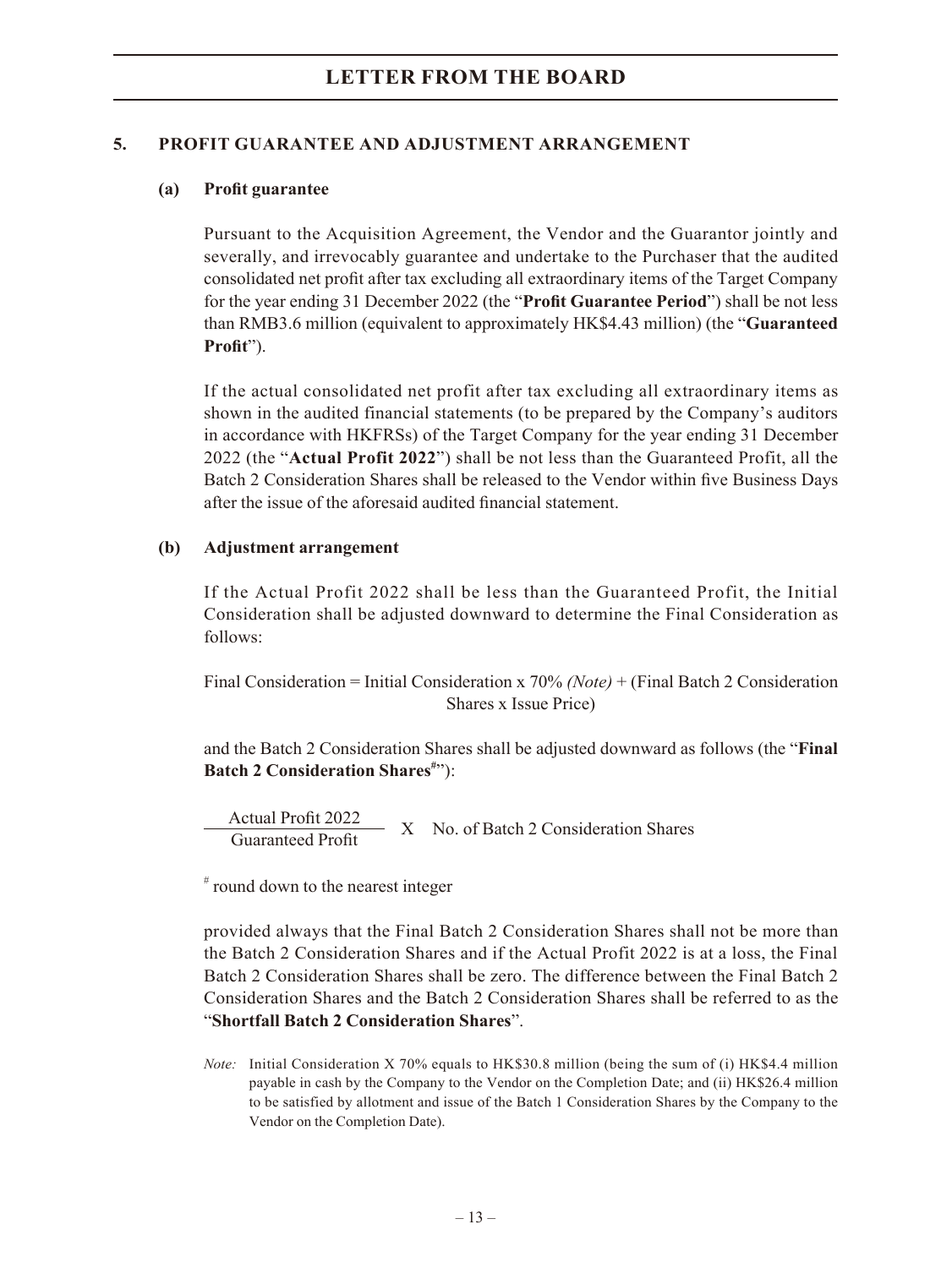The Company will (i) repurchase and cancel all the Shortfall Batch 2 Consideration Shares at nil consideration and (ii) require the Vendor to return all distribution and dividends declared and paid by the Company (if any) before such repurchase, in which case the Company will carry out the share repurchase after obtaining all regulatory approval(s).

Pursuant to the Acquisition Agreement, the Guarantor has unconditionally and irrevocably warranted to the Company that the Vendor will duly and punctually perform all its obligations and the Guarantor has undertaken to compensate and indemnify the Company.

#### **(c) Right to extend the Profit Guarantee Period**

If the Company on its bona fide determination concludes that the failure to achieve the Guaranteed Profit in 2022 is due to one or more reasons beyond the Target Group's control, it may (but is not obliged to) extend the Profit Guarantee Period for one financial year to the year ending 31 December 2023 for the Vendor to fulfill the shortfall Guaranteed Profit in 2022.

If the actual consolidated net profit after tax excluding all extraordinary items as shown in the audited financial statements (to be prepared by the Company's auditors in accordance with HKFRSs) of the Target Company for the year ending 31 December 2023 (the "**Actual Profit 2023**") shall be not less than the Guaranteed Profit and the aggregate of the Actual Profit 2022 and the Actual Profit 2023 shall be not less than RMB7.2 million (equivalent to approximately HK\$8.86 million) (being two times the Guaranteed Profit), the Company shall release all the Shortfall Batch 2 Consideration Shares to the Vendor unconditionally within five Business Days after the issue of the audited financial statement.

In case the Company shall choose to extend the Profit Guarantee Period as aforesaid but the aggregate of the Actual Profit 2022 and the Actual Profit 2023 shall be less than RMB7.2 million (equivalent to approximately HK\$8.86 million) (being two times the Guaranteed Profit), the Company will (i) repurchase and cancel all the Shortfall Batch 2 Consideration Shares at nil consideration and (ii) require the Vendor to return all distribution and dividends declared and paid by the Company (if any) before such repurchase, in which case the Company will carry out the share repurchase after obtaining all regulatory approval(s).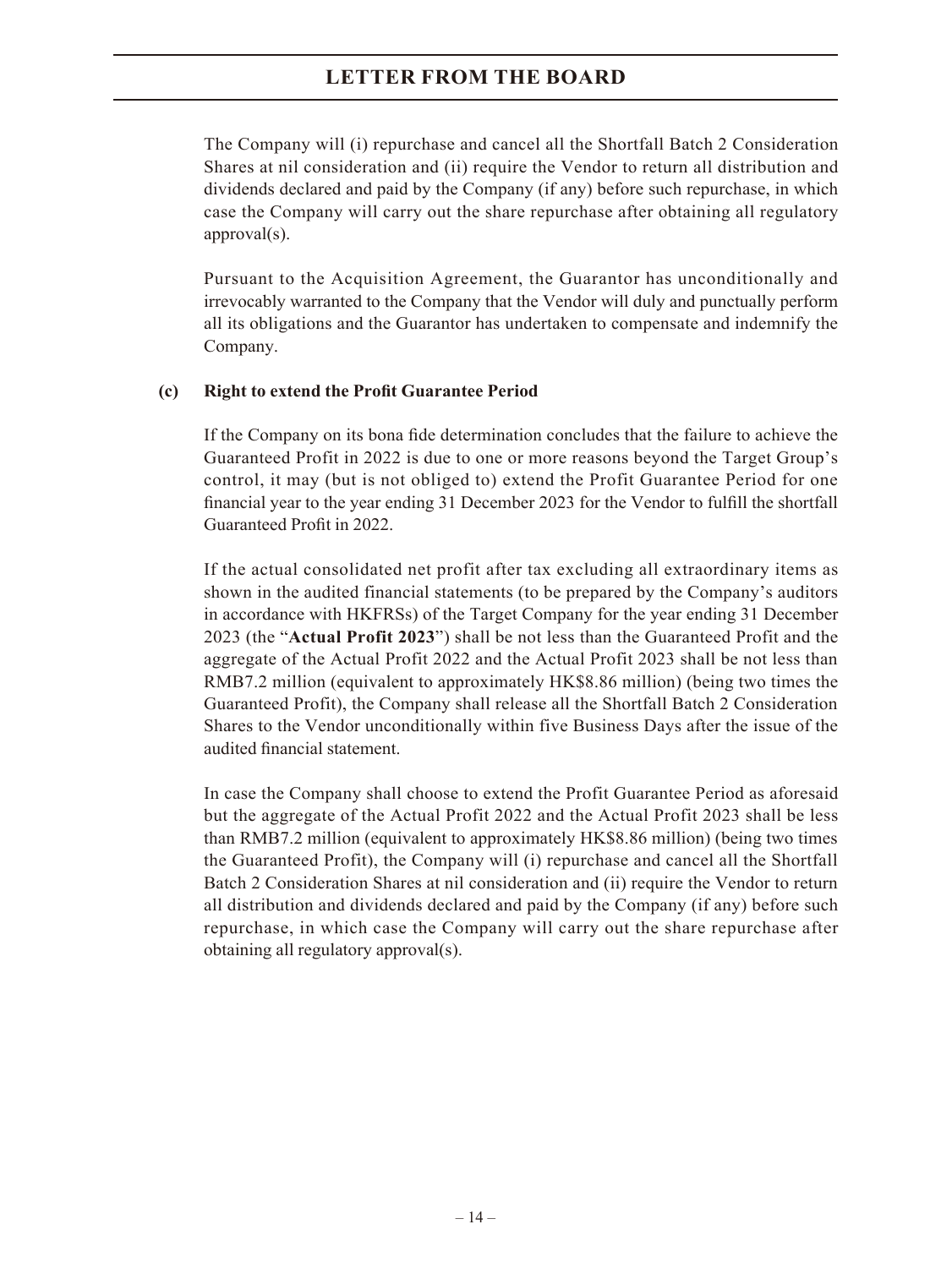The Directors consider that the Initial Consideration, Final Consideration, Issue Price for the Consideration Shares together with the above profit guarantee and adjustment arrangement are fair and reasonable and in the interest of the Company and the Shareholders as a whole on the basis that:

- (i) according to the draft valuation report, the value of the Target Group is approximately RMB43.0 million (equivalent to approximately HK\$52.89 million) as at 31 December 2021. The Initial Consideration for the Acquisition is HK\$44.0 million, representing a discount of approximately 16.8% to the valuation of the Target Group. The difference is approximately HK\$8.89 million which is sufficient to cover the loss of the Target Group during its previous financial years;
- (ii) the Company will acquire the entire issued share capital of the Target Company on the Completion Date;
- (iii) the Guaranteed Profit is not less than RMB 3.6 million (equivalent to approximately HK\$4.43 million) and 30% of the Initial Consideration (i.e. the Batch 2 Consideration Shares to be held by the Company in the capacity as escrow agent) amounts to HK\$13.2 million which is much higher than the amount of the Guaranteed Profit. In the event that the Guaranteed Profit is not fulfilled, the relevant Batch 2 Consideration Shares will be repurchased at nil consideration and cancelled according to the Adjustment;
- (iv) although 60% of the Initial Consideration will be settled by way of allotment and issue of the Batch 1 Consideration Shares, they will be subject to the Lock-up Undertaking which prohibits the Vendor from, amongst others, selling, transferring or disposing of the Batch 1 Consideration Shares or any transactions which will affect such ownership, as such, the performance of the Target Group and the Vendor's interests in the Shares shall be aligned with the interest of the Shareholders and the Company as a whole; and
- (v) the Acquisition will bring about synergy effect to the Group's existing apparel business as it will provide the Group with direct access to a portfolio of IPs that can be utilised in producing cross-over trendy cultural apparel and apparel-related products, without which the Group will need to pay for the IP authorisation fees for the use of the IPs in the Group's existing apparel business.

### **6. COMPLETION**

Completion shall take place at the office of the Company on the Completion Date, or at such other place and time as shall be mutually agreed in writing by the Company and the Vendor.

Upon Completion, the Company will hold the entire issued capital of the Target Company, and financial results of the Target Group will be consolidated into the financial statements of the Company.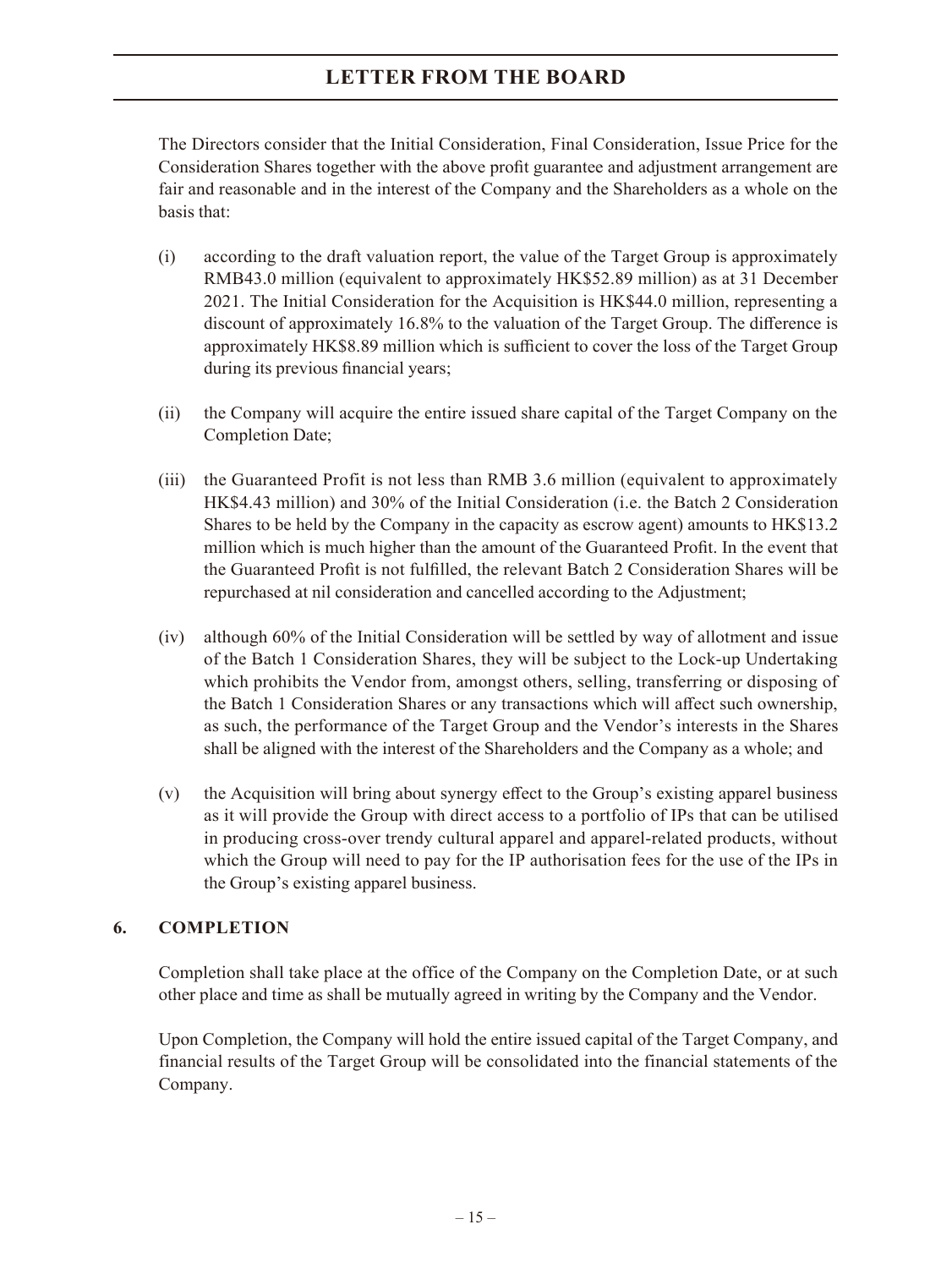### **7. THE VALUATION**

The Company has engaged the Valuer to perform a valuation (the "**Valuation**") of 100% equity interest in the Target Group as of 31 December 2021 (the "**Valuation Date**"). According to the preliminary Valuation, the market value of the 100% equity interest in the Target Group as of the Valuation Date was RMB43,000,000 (equivalent to approximately HK\$52.89 million). The Valuation was performed using the guideline public company method under the market approach. In application of the guideline public company method, the forward enterprise value-to-sales ratio (the "**Forward EV/S Ratio**") of the comparable companies, the projected sales and certain adjustments were adopted by the Valuer to derive their valuation opinion. The calculation of the market value of 100% equity interest of the Target Group as at the Valuation Date is as follows:

| <b>Parameter</b>                                           | Unit          | Input      |  |
|------------------------------------------------------------|---------------|------------|--|
| Mean adjusted enterprise value-to-sales multiple of        |               |            |  |
| the comparable companies                                   | <b>Times</b>  | 1.29       |  |
| Projected sales of the Target Group for the financial year |               |            |  |
| ending on 31 December 2022 (the "Projected Sales")         | <b>RMB</b>    | 24,964,950 |  |
| Enterprise value of the Target Group                       | <b>RMB</b>    | 32,310,549 |  |
| Add: Cash                                                  | <b>RMB</b>    | 5,902,416  |  |
| Equity value of the Target Group before discount for lack  |               |            |  |
| of marketability (the "DLOM") and control premium          |               |            |  |
| (the "CP") as at the Valuation Date                        | <b>RMB</b>    | 38,212,965 |  |
| Adjusted for DLOM                                          | $\frac{0}{0}$ | 15.80      |  |
| Adjusted for CP                                            | $\frac{0}{0}$ | 33.00      |  |
| <b>Equity value of the Target Group after DLOM</b>         |               |            |  |
| and CP (Rounded)                                           | <b>RMB</b>    | 43,000,000 |  |

The basis and methodology of the Valuation are summarised below.

### *Valuation Methodology*

In arriving at the Valuer's assessed value, they have considered three generally accepted approaches, namely market approach, cost approach and income approach.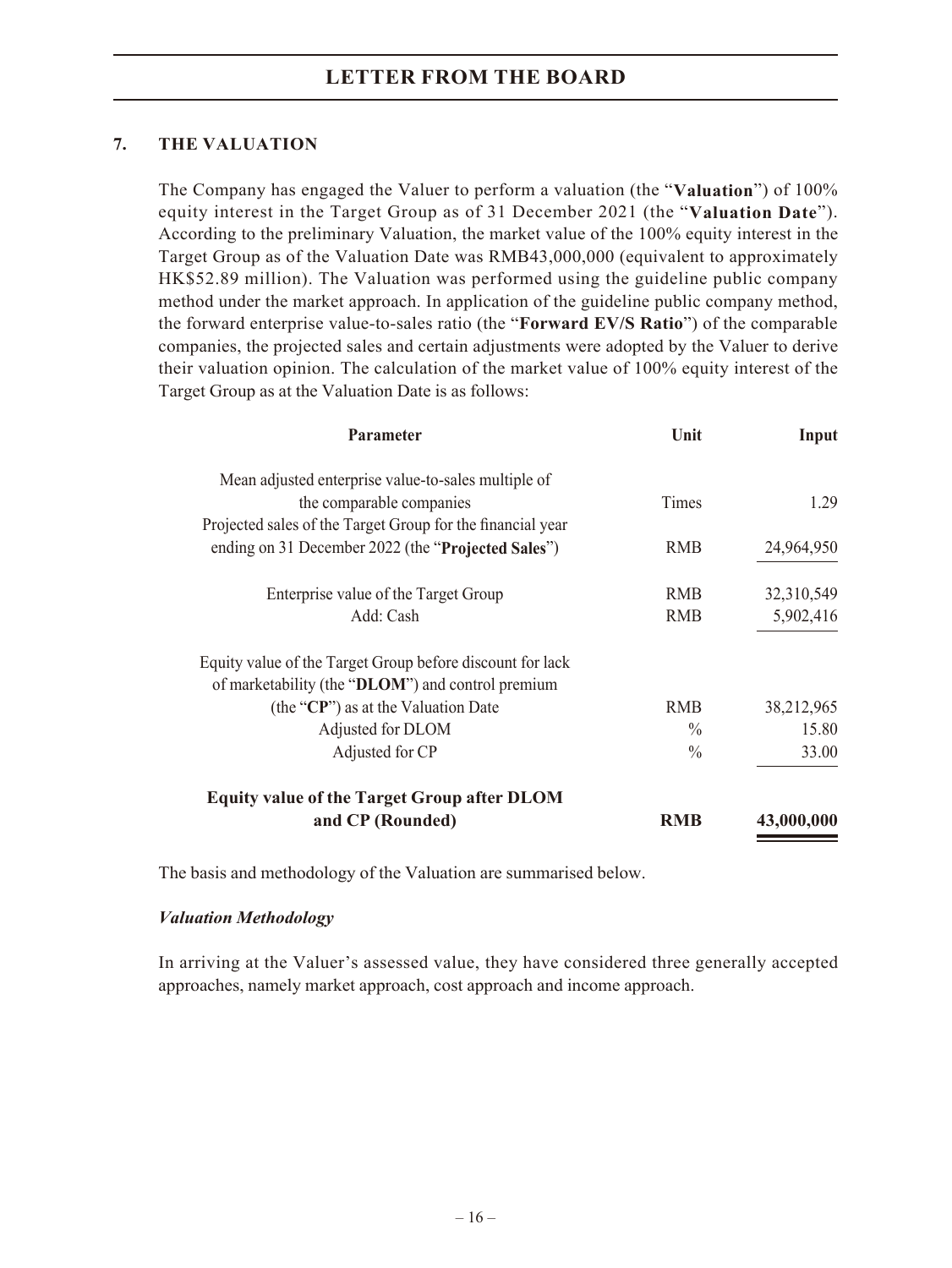To select the most appropriate approach, the Valuer has considered the purpose of the Valuation and the resulting basis of value as well as the availability and reliability of information provided to perform an analysis. They have also considered the relative advantages and disadvantages of each approach to the nature and circumstances of the Target Group. In their opinion, the cost approach is inappropriate for valuing the Target Group, as it does not directly incorporate information about the economic benefits contributed by the Target Group. The income approach is inappropriate as the approach requires detailed operational information and long-term financial projection of the Target Group with objective evidences but such information is not available. Also, given the limited history of the Target Group and the market uncertainties the Target Group will face in the mid and long term, the income approach presents limitations. In light of this, a discounted cash flow under the income approach would carry with it significant uncertainties. Hence, the market approach is adopted in the Valuation.

There are two common methods under market approach, namely, guideline public company method and guideline transaction method. Guideline public company method requires identifying suitable guideline public companies and selection of appropriate trading multiples, while guideline transaction method takes reference to recent mergers and acquisitions transaction between unrelated parties and ratio of transaction price to target company's financial parameters.

In the Valuation, the market value of the 100% equity interest of the Target Group was developed through the guideline public company method. The Valuer has adopted Forward EV/S Ratio in this valuation. The Forward EV/S Ratio was calculated using the guideline companies' enterprise value as of the Valuation Date divided by their respective next year's forecasted revenue.

### *Market Multiple*

In determining the market multiple, a list of comparable companies was identified. The selection criteria include the followings:

- (i) The companies derive most, if not all, of their revenues from the same industry of the Target Group, i.e. designing and developing toys based on self-owned or licensed intellectual properties, so that they are similar and comparable enough to formulate the benchmark in the Valuation;
- (ii) The comparable companies are searchable in Bloomberg;
- (iii) The domicile territories of the comparable companies are in East Asia according to Bloomberg;
- (iv) The comparable companies are publicly listed and their shares are actively traded; and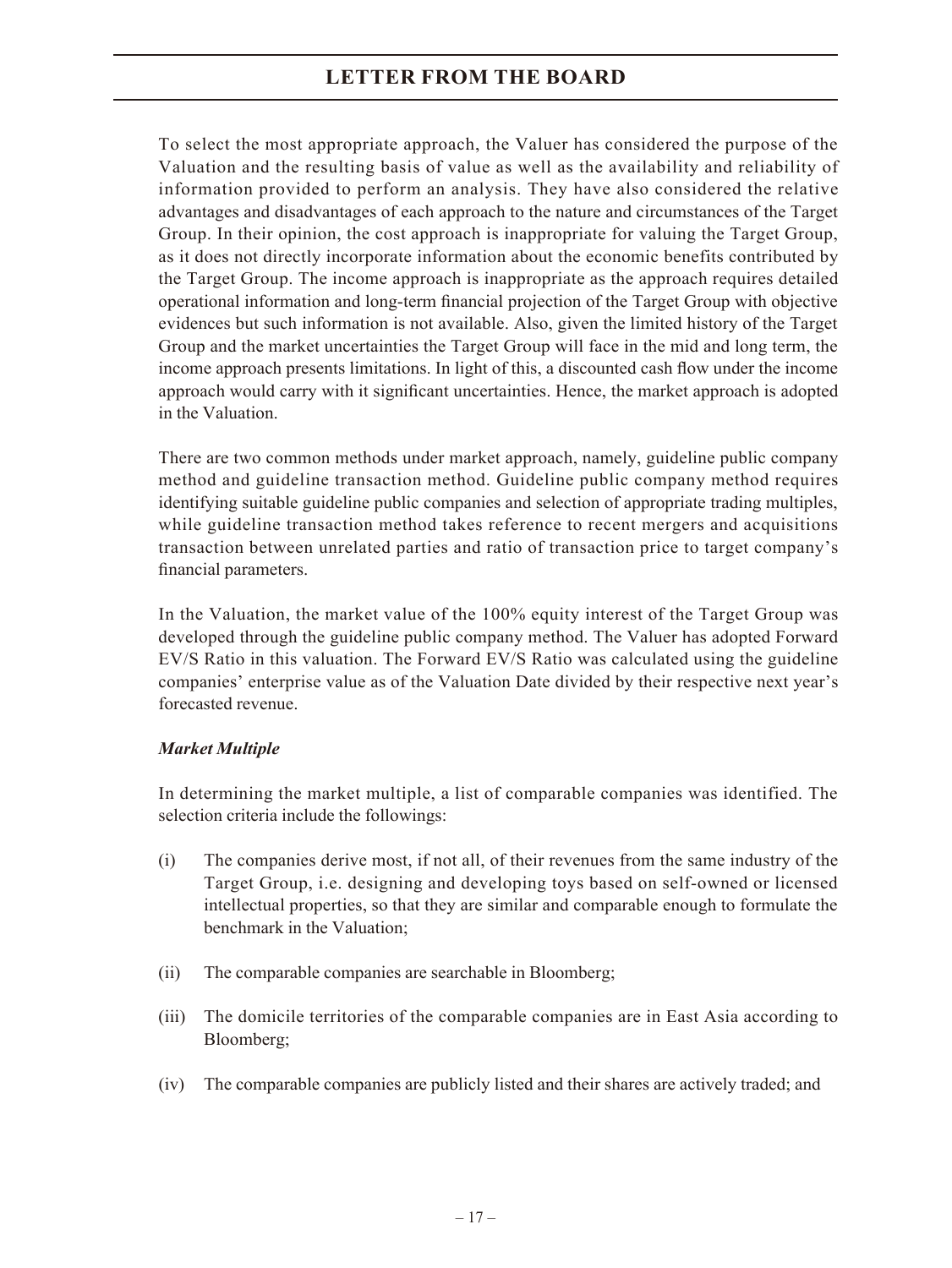(v) Sufficient data, including but not limited to the enterprise value as at the Valuation Date and projected revenue for the next year as from the Valuation Date of the comparable companies is available.

As sourced from Bloomberg, an exhaustive list of comparable companies satisfying the above criteria was obtained on a best effort basis. The details of the comparable companies are listed below:

| <b>Bloomberg Ticker</b> | <b>Company Name</b>             | <b>Company Description</b>                                                                                                                                                                                                                                                                                                                           |
|-------------------------|---------------------------------|------------------------------------------------------------------------------------------------------------------------------------------------------------------------------------------------------------------------------------------------------------------------------------------------------------------------------------------------------|
| 002292 CH Equity        | Alpha Group (China)             | Alpha Group manufactures toys and dolls.<br>The Company produces animation toys,<br>electronic game machines, and other<br>products. Alpha Group also operates<br>cartoon production, game development,<br>and other businesses.                                                                                                                     |
| 9992 HK Equity          | Pop Mart International<br>Group | Pop Mart International Group Limited<br>operates as a toys wholesales company. The<br>Company provides trendy toys designing,<br>production, marketing, and other services.<br>Pop Mart International Group markets its<br>products worldwide.                                                                                                       |
| 7867 JP Equity          | Tomy Company, Ltd.              | Tomy Company, Ltd. designs and<br>manufactures a wide variety of toys and<br>hobby goods. The Company's product line<br>includes video game software, character<br>goods, gift items, and toys for infants.<br>The Company specializes in designing<br>and marketing its toys while assigning<br>production to domestic and foreign<br>subsidiaries. |

#### *Adjustments to the Forward EV/S Ratios*

As the comparable companies are often of significantly different size from the Target Group with larger companies generally have lower expected returns that translate into higher values, and vice versa, the Forward EV/S Ratios of the comparable companies were adjusted to reflect the differences in geographic locations and sizes between the comparable companies and the Target Group.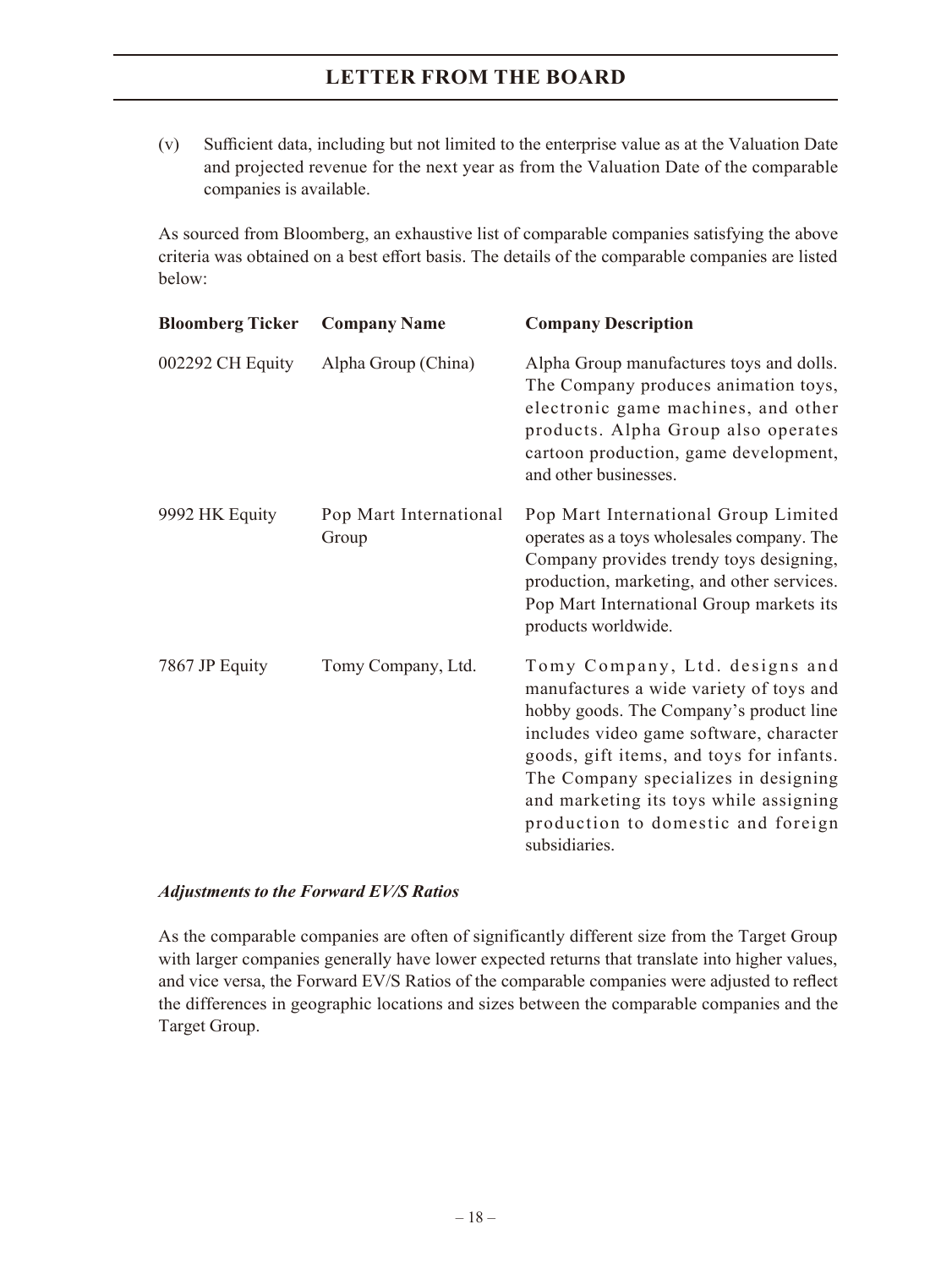The following formula was adopted in deriving the size adjustment:

Adjusted Multiple= $1/(1/O$ riginal Multiple +  $\alpha \epsilon \theta$ )

where:

|            | $\alpha =$      | The scale factor (Revenues/After-Tax EBIT).                                                                                                                   |
|------------|-----------------|---------------------------------------------------------------------------------------------------------------------------------------------------------------|
|            | $\varepsilon =$ | The ratio of the equity value to the enterprise value of the guideline company.                                                                               |
| $\theta =$ |                 | The size differential with reference to "CRSP Deciles Size Premia Study: Key<br>Variables as of 31 December 2020" by Duff & Phelps Cost of Capital Navigator. |

The adjusted multiples represent the hypothetical multiples of the comparable companies as if they were of the similar size to the Target Group.

The adjusted multiples of the comparable companies are listed as below:

| <b>Bloomberg</b> |                              | <b>Market</b>                    | Original EV/S   | <b>Adjusted EV/S</b> |  |
|------------------|------------------------------|----------------------------------|-----------------|----------------------|--|
| <b>Ticker</b>    | <b>Company Name</b>          | Capitalisation<br>(USD' Million) | <b>Multiple</b> | <b>Multiple</b>      |  |
| 002292 CH Equity | Alpha Group (China)          | 1,473                            | 3.34            | 0.59                 |  |
| 9992 HK Equity   | Pop Mart International Group | 8,037                            | 6.51            | 2.89                 |  |
| 7867 JP Equity   | Tomy Company, Ltd.           | 920                              | 0.54            | 0.40                 |  |
|                  | Mean                         |                                  |                 | 1.29                 |  |

### *Equity Value*

The adjusted Forward EV/S Ratio was applied with the Projected Sales by the Valuer to derive the enterprise value of the Target Group. The equity value of the Target Group was calculated using the following formula which is a widely accepted formula in deriving the equity value from enterprise value:

*Market Cap = EV - PE - MI - ST Debt - LT Debt + Cash*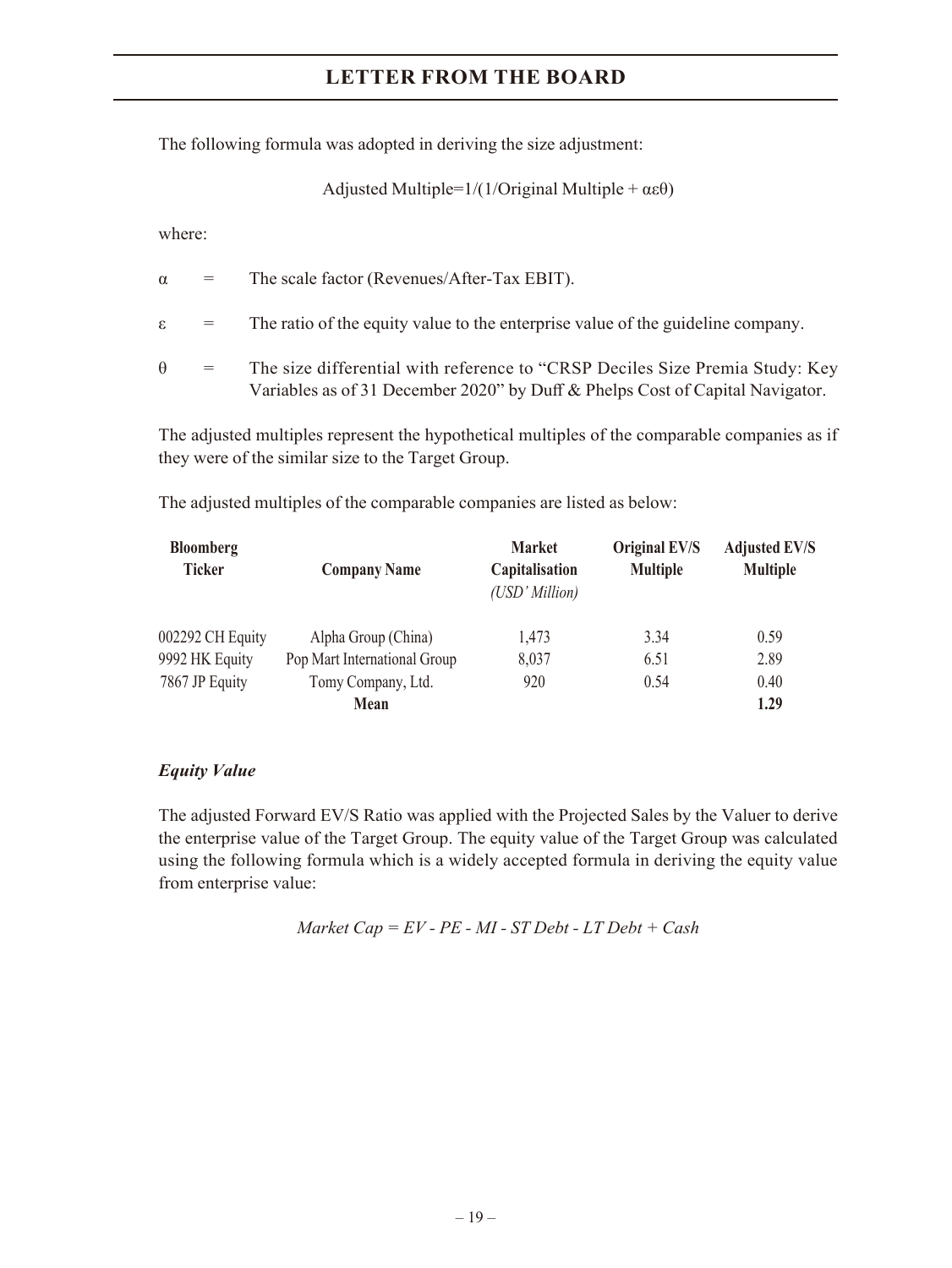where:

| EV         | enterprise value                         |
|------------|------------------------------------------|
| Market Cap | market capitalization of ordinary equity |
| <b>PE</b>  | preferred equity                         |
| MI         | minority interest                        |
| ST Debt    | short-term debt                          |
| LT Debt    | long-term debt                           |

Short-term debt applied in the above formula relates to interest-bearing debt which should be excluded together with non-operating capital such as preferred equity and minority interests and non-operating cash in order to derive the equity value of the Target Group. On the other hand, the operation-related liabilities are not required to be deducted.

Per the Valuer's experience, this method is commonly used among the valuation industry and can be found in public disclosures from other Hong Kong listed companies.

Having considered the above, the Valuer is of the view that such treatment (the "**Treatment**") of not excluding the operation-related liabilities in the calculation of the Target Group's equity value to be fair and reasonable. Having considered (i) the fact that the formula above is a widely accepted formula; (ii) the nature of the Target Group's liabilities; and (iii) the Valuer's view on the Treatment, the Directors are of the view that the Treatment is fair and reasonable.

In forming the valuation opinion, the Valuer also considered the business nature, economic environment factors and financial statement of the Target Group.

The following key assumptions have been based by the Valuer:

- (i) The financial information provided accurately reflects the Target Group's financial and operating position and performance;
- (ii) The accuracy of the financial and operational information of the Target Group such as management accounts, contractual agreements and manufacturing capabilities, provided to the Valuer by the Company relied to a considerable extent on such information in arriving at the Valuer's opinion of value;
- (iii) The financial statements of the Target Group were prepared in accordance with accounting principles generally accepted internationally on a true and fair basis;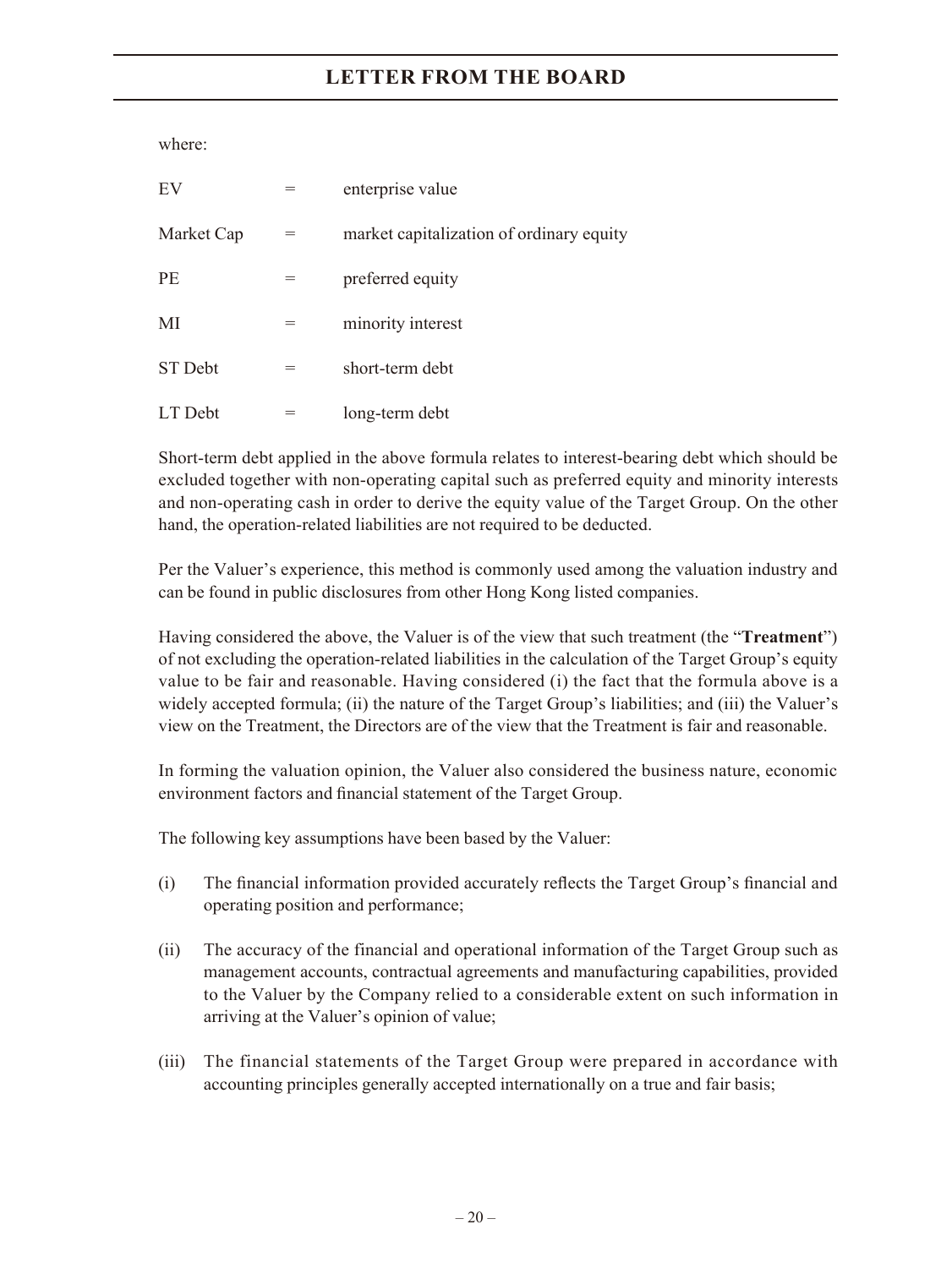- (iv) There are no other liabilities, including any contingent liabilities, unusual contractual obligations or substantial commitments which would have a material effect on the value of the Target Group;
- (v) The continuation of prudent and effective management policies over whatever period of time that is considered to be necessary in order to maintain the character and integrity of the assets valued;
- (vi) There will be no material change in the existing political, legal, technological, fiscal or economic conditions, which might adversely affect the business of the Target Group;
- (vii) The operational and contractual terms stipulated in the relevant contracts and agreements will be honored;
- (viii) The copies of the operating licenses and company incorporation documents provided are reliable and legitimate;
- (ix) The 2022 revenue of the Target Group will be achieved in accordance to the management's projection; and
- (x) There are no hidden or unexpected conditions associated with the assets valued that might adversely affect the reported value. Further, the Valuer assume no responsibility for changes in market conditions after the Valuation Date.

In addition, the Valuer has also taken into account the following factors when forming the basis of Valuation: (i) assumptions made on the market and on the Target Group are considered to be fair and reasonable; (ii) market value as of the Valuation Date; (iii) the microeconomic and macro-economic factors relating to the business of the Target Group; and (iv) the controllership and liquidity of the equity interest of the Target Group.

### *Projected Sales*

The Projected Sales consist of (i) approximately RMB24 million of sales turnover of trendy cultural products and (ii) RMB1 million of licence fee income from the licencing of the Target Group's proprietary IPs.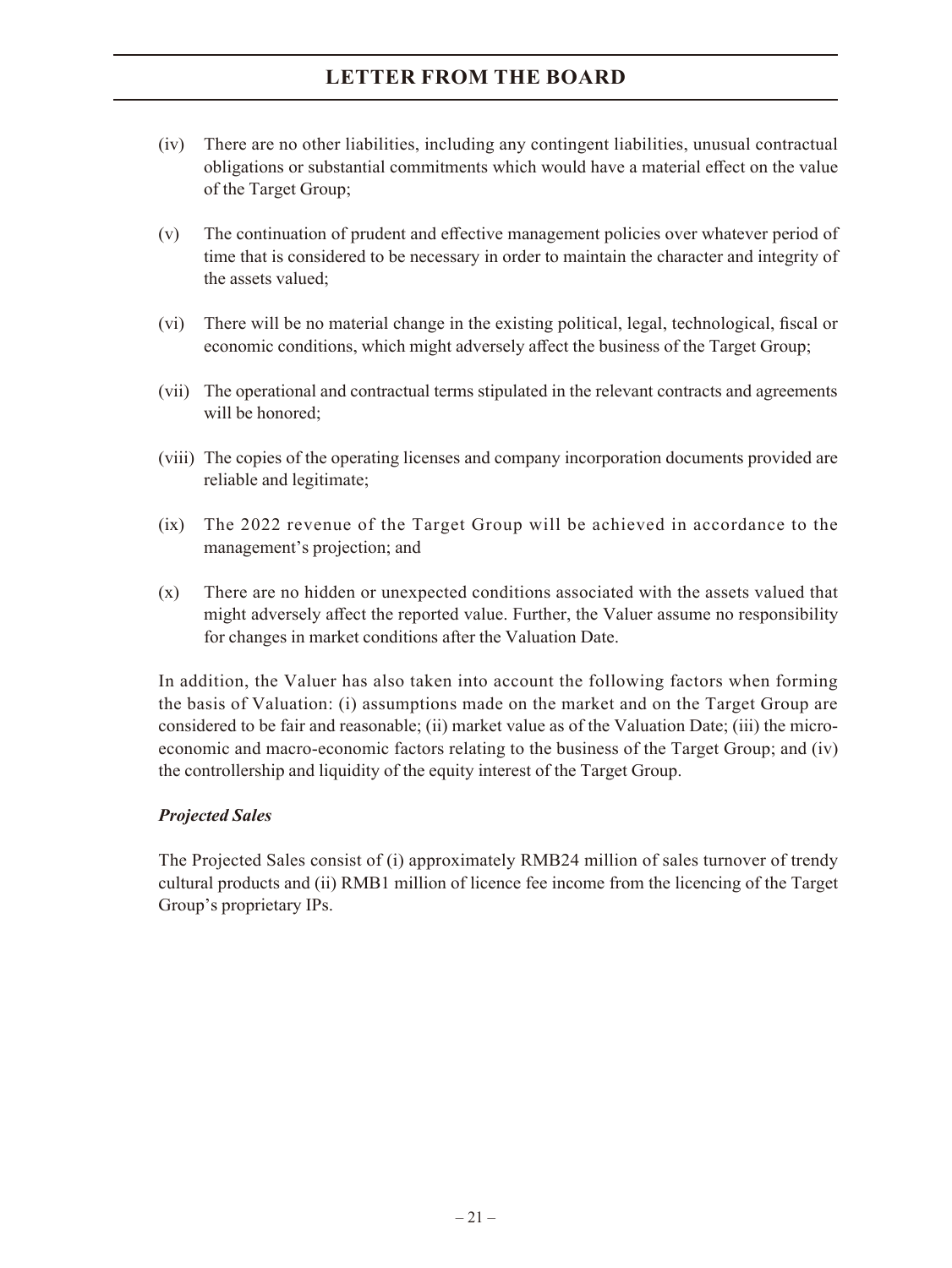The Target Group plans to launch 12 trendy cultural products originated from the Target Group's proprietary IPs and licenced IPs in 2022 and the total revenue to be generated from the relevant sales during 2022 is estimated to be approximately RMB24 million. To the best of the Directors' knowledge, information and belief having made all reasonable enquiries, (i) the estimated selling price of each of the IP products has been determined based on various factors, including materials, sizes, licence fees, manufacturing and operation costs, and the target profit margin; and (ii) the Target Group has also made reference to the market prices of the IP products of similar ranking that are on sale in the market as a benchmark of the customers' willingness to spend on the IP products. The Target Group offers different categories of the IP products with varied collectible features tailored for fans with different preferences. For instance, blind box is the entry level product with relatively lower prices. Character boutique action figure involves more design work and materials for production and this category of products is normally priced as a mid-level product. Character garage kit ("**GK**") is a largersized action figure which has more detailed design and craftsmanship for the production and this category of products is normally priced as a high-end product.

To the best of the Directors' knowledge, information and belief having made all reasonable enquiries, the estimated sales volume of the IP products of the Target Group has been determined in the following two aspects:

- 1. in respect of the proprietary IP products, the estimated sales volume has been determined based on (i) the experience and market intelligence gathered by the management team of the Target Group on the popularity of the proprietary IP products with reference to the sales volume of similar IP products launched in various online shopping channels; (ii) the capability of the e-commerce trading platforms which provide sales channels for the Target Group's IP products with track record of high turnover; and (iii) the expected promotion campaign to be launched in marketing the IP products in various sales channels; and
- 2. in respect of the licenced IP products, the estimated sales volume has been determined based on (i) the historical sales volume of similar character boutique figure and character GK provided by the Gaming Partner; and (ii) the expected promotion campaign to be launched together with the Gaming Partner and the Other Gaming Partner in marketing the IP products in various media platforms and the sales channels.

Pursuant to a licence agreement entered into between Chengdu Dreamtoys and the Company, Chengdu Dreamtoys grants the exclusive right of use of the IP rights of four animated characters (the "**IP Characters**") worldwide to a wholly-owned subsidiary of the Company for the development, production and sales of apparel of the IP Characters for the period from 19 January 2022 to 18 January 2023. According to the licence agreement, the Company has to pay a fixed licence fee of RMB1 million to Chengdu Dreamtoys for total sales within RMB20 million and an additional floating licence fee of 5% for the cumulative total sales exceeding RMB20 million.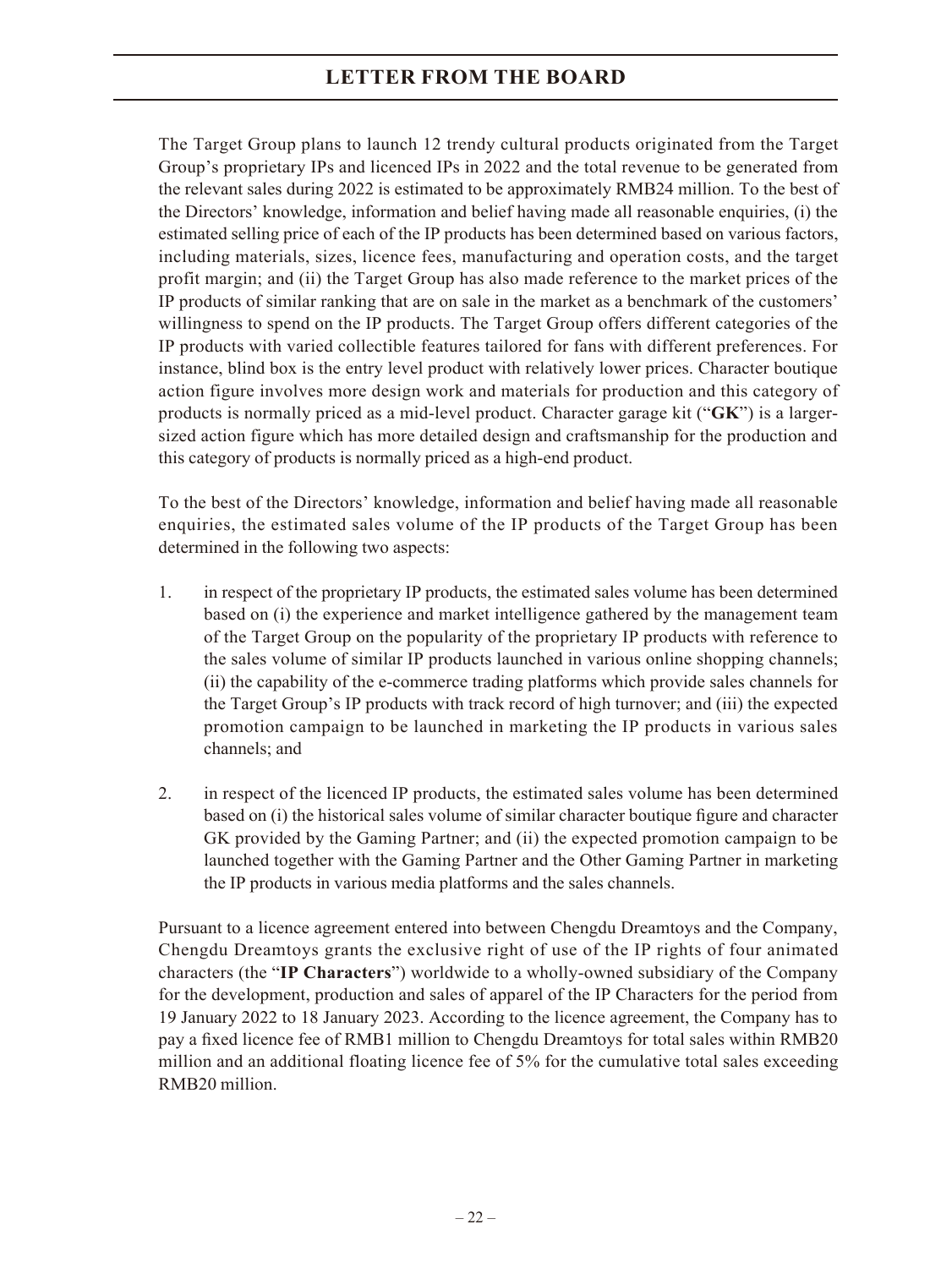To the best of the Directors' knowledge, information and belief having made all reasonable enquiries, the Target Group has entered into several sales entrustment contracts with e-commerce trading platforms in the PRC in order to secure the sales channels of the Target Group's trendy cultural products through popular online shopping platforms.

In addition, Chengdu Jumu, as the licensee, has entered into a licence agreement (大運好禮運 營計劃授權協議) with Chengdu Kuanzhai Cultural and Creative Industry Investment Group Company Limited\* (成都寬窄文創產業投資集團有限公司), a wholly-owned subsidiary of Chengdu Cultural Tourism Development Group Company Limited\*(成都文化旅遊發展集 團有限責任公司) which is wholly-owned by Chengdu State-owned Assets Supervision and Administration Commission, as the licensor on 1 March 2022. The executive committee of the 31st Summer Universiade has granted Chengdu Cultural Tourism Development Group Company Limited\*(成都文化旅遊發展集團有限責任公司) as the main operation entity of "大運好禮" programme. As an authorised partner, Chengdu Jumu's products (一起樂盒 - 成 都本土文創產品), which is the proprietary IP products of Chengdu Dreamtoys, have been reviewed and approved by the licensor to have the relevant logo of "大運好禮", and to be produced and distributed within the licenced scope as special products with anti-counterfeiting labels. Under the licence agreement, Chengdu Jumu commits that they will provide not less than 50,000 units of the authorised products (一起樂盒大運好禮限量專款). The 31st Summer Universiade was originally scheduled to be held from 26 June 2022 to 7 July 2022 in Chengdu and it was recently announced that the event will be postponed to a later date.

In assessing whether the amount of the Projected Sales is achievable and the fairness and reasonableness of its basis, the Directors have considered the following factors:

### *(i) Fast-rising young markets*

According to *iiMedia* Research, the turnover of the global trendy cultural product industry reached approximately RMB149.3 billion in 2020, a year-on-year growth of 19.7% and the turnover of the Chinese trendy cultural product market reached approximately RMB29.5 billion in 2020, a year-on-year growth of 44%. The domestic trendy cultural product market is a fast-rising young market. In the future, China's trendy cultural product market will maintain a relatively rapid growth trend as a whole. It is expected that the industry will reach approximately RMB57.5 billion by 2023, and the compound growth rate is expected to be 24.9% from 2021 to 2023.

With reference to Baidu's 2021 《國潮驕傲搜索大數據》, the post-90s and post-00s generations' attention to "China-Chic" (i.e. fashion and trendy products with Chinese traditional cultural characteristics) reached 74.4%. The topics that the post-00s' group pays most attention to are "Chinese trendy brand" and "domestic animation". The Directors are optimistic that the Target Group's trendy cultural products will penetrate into the market of the younger adults of the post-90s and post-00s generations.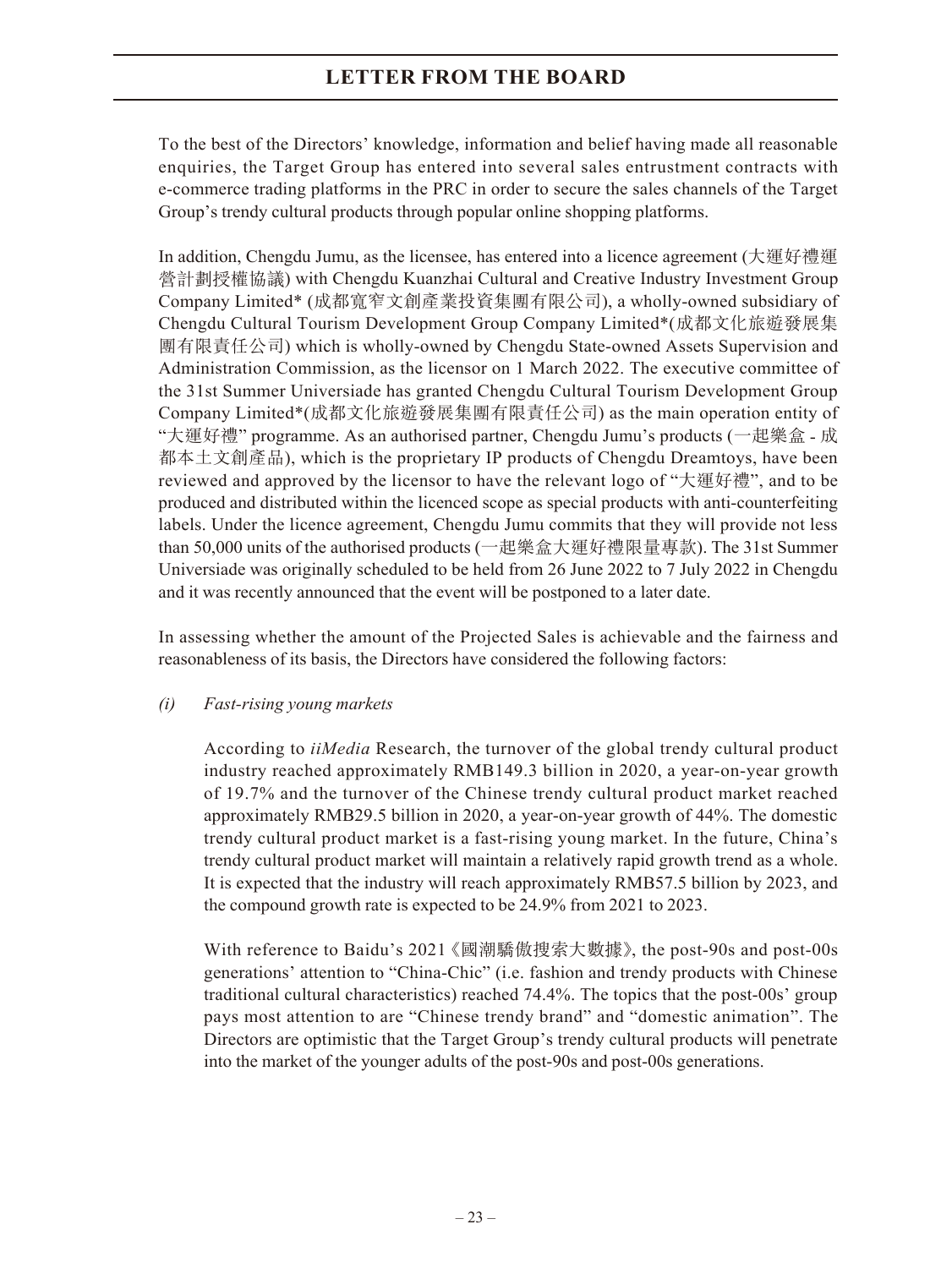### *(ii) Recognition of the Target Group's capabilities and vision*

The success of the launched GK products by Chengdu Dreamtoys has been recognised by the Gaming Partner. The Directors are of the view that the IPs owned/licenced by the Target Group have great market potential and are confident that the trendy cultural products originated from the IPs will stand out in the market and lure the fan communities of the popular online games of the Gaming Partner and the Other Gaming Partner to purchase the Target Group's products.

*(iii) Products launched for well-known IPs from the Gaming Partner and the Other Gaming Partner*

The licenced IP products to be launched in 2022 include licenced IPs from the Gaming Partner and the Other Gaming Partner. The brand influence and huge fan base of these well-known games will help Chengdu Dreamtoys save a lot of marketing costs and favor the relevant product sales.

### *(iv) Excellent performance of proprietary IPs*

Chengdu Dreamtoys has a featured team of 7 in-house designing artists specialised in designing a single or a series of characters that will be licenced as its proprietary IPs. Chengdu Jumu's products (一起樂盒 - 成都本土文創產品), which is the proprietary IP products of Chengdu Dreamtoys, have been reviewed and approved by the relevant operation entity of "大運好禮" programme granted by the executive committee of the 31st Summer Universiade. Chengdu Jumu has obtained the relevant authorization so that Chengdu Jumu can produce and sell the authorised products (一起樂盒大運好禮 限量專款). The selection of Chengdu Dreamtoys' proprietary IP products into the "大 運好禮"programme of the 31st Summer Universiade is a great affirmation of the ability of Chengdu Dreamtoys' design team, and it also demonstrates the high quality of the proprietary IPs.

### *(v) Favorable government policies*

According to 《產業結構調整指導目錄(2019年)》issued by the National Development and Reform Commission, "cultural creative design services" and "anime creation and derivative product development" belong to the industries encouraged by the State. The State Council also pointed out in 《關於新形勢下加快知識產權強國建設的若 干意見》 that "deepen the reform in the field of intellectual property rights, accelerate the construction of a powerful intellectual property rights country, and promote the integrated development of cultural and creative design, services and related industries." It shows that the relevant government policies support and encourage IP incubation, product creative design and production.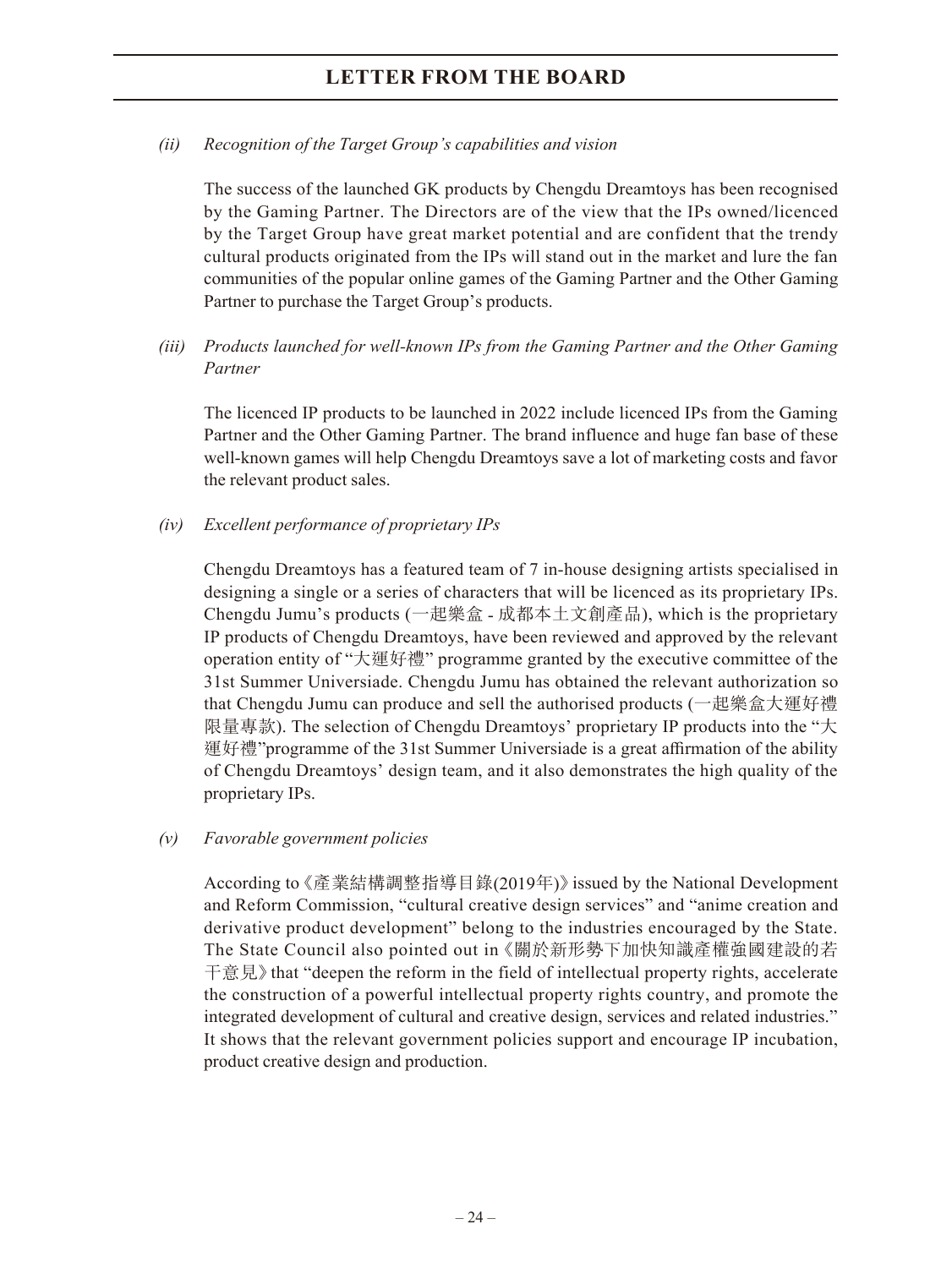#### *(vi) Diverse sales channels*

In addition to the sales in physical stores of the Other Gaming Partner, the Target Group has also secured e-commerce trading platforms in the PRC so that the Target Group's products will be accessible in popular online shopping platforms and the in-game sales platform of the Gaming Partner, etc. Further, the Target Group will cooperate with gaming partners to promote and sell the products through channels such as exhibitions and pop-up stores. The diverse sales channels and the brand influence of the gaming partners can greatly help the achievement of the sales target.

Having considered the above, the Directors are of the view that the amount of the Projected Sales is achievable and the basis of setting the Projected Sales is fair and reasonable.

### **8. EFFECT ON THE SHAREHOLDING STRUCTURE OF THE COMPANY**

The effect on the shareholding structure of the Company as at the Latest Practicable Date and immediately after the completion of the Acquisition (assuming there will be no change in the total number of issued Shares between the Latest Practicable Date and the allotment and issue of the Consideration Shares) are set forth below:

|                                            | As at the Latest Practicable Date |                           | <b>Immediately upon Completion</b> |                           |  |
|--------------------------------------------|-----------------------------------|---------------------------|------------------------------------|---------------------------|--|
| <b>Director</b>                            | Number of<br><b>Shares</b>        | Approximate<br>Percentage | Number of<br><b>Shares</b>         | Approximate<br>Percentage |  |
|                                            |                                   |                           |                                    |                           |  |
| Tang Shu Pui Simon (Note 1)                | 5,000,000                         | 0.28%                     | 5,000,000                          | 0.25%                     |  |
| <b>Substantial Shareholders</b>            |                                   |                           |                                    |                           |  |
| World Field Industries Limited (Note 2)    | 283,994,000                       | 15.86%                    | 283,994,000                        | 14.41%                    |  |
| BLB International Company Limited (Note 3) | 240,000,000                       | 13.41%                    | 240,000,000                        | 12.18%                    |  |
| <b>Public Shareholders</b>                 |                                   |                           |                                    |                           |  |
| The Vendor                                 |                                   |                           | 180,000,000 (Note 4)               | 9.14%                     |  |
| Other Public Shareholders                  | 1,261,273,378                     | 70.45%                    | 1,261,273,378                      | 64.02%                    |  |
| Total                                      | 1,790,267,378                     | 100.00%                   | 1,970,267,378                      | 100.00%                   |  |

*Note:*

1 These 5,000,000 Shares are beneficially owned by Tang Shu Pui Simon, an independent non-executive Director.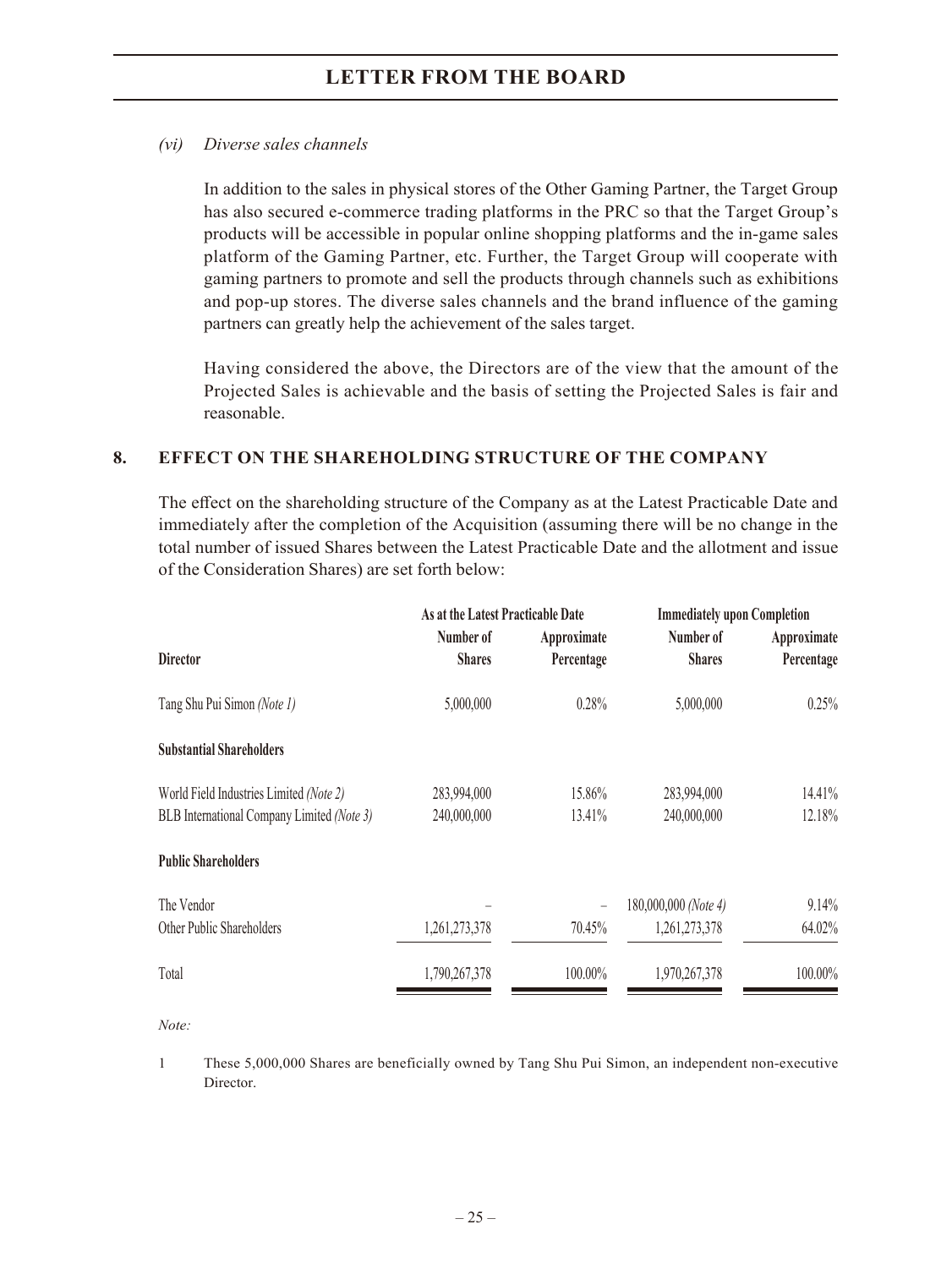- 2 Based on the disclosure of interests forms filed on 21 January 2022, World Field Industries Limited is owned as to 100% by Green Astute Limited, which is in turn owned as to 100% by Hao Tian Media & Culture Holdings Limited, which is in turn owned as to 100% by Aceso Life Science Group Limited ("**Aceso**"), the shares of which are listed on the Main Board of the Stock Exchange (stock code: 474.HK). Based on the disclosure of interest forms in relation to Aceso filed on 24 August 2021, Aceso is owned as to 45.45% by Asia Link Capital Investment Holdings Ltd. ("**Asia Link**") and as to 10.83% by Century Golden Resources Investment Co., Ltd ("**Century Golden**"). Asia Link is owned as to 100% by Li Shao Yu (李少 宇). Century Golden is owned as to 50% by Huang Tao (黃濤) and as to 40% by Huang Shiying (黃世熒).
- 3 Based on the disclosure of interests forms filed on 22 June 2021, BLB International Company Limited is owned as to 100% by Baolingbao Biology Co., Ltd. ("**BLB Biology**"), the shares of which are listed on the Shenzhen Stock Exchange (stock code: 2286.SZ). Based on the first quarterly report of BLB Biology for the three months ended 31 March 2022 published on the website of the Shenzhen Stock Exchange (www. szse.cn) on 29 April 2022, as at 31 March 2022, BLB Biology was owned as to 12.71% by Beijing Yongyu Investment Management Limited (北京永裕投資管理有限公司, "**Beijing Yongyu**") and as to 10.25% is owned by Ningbo Baopu Futong Asset Management Center (Limited Partnership) (寧波趵樸富通資產管 理中心(有限合夥)). Based on information published on Beijing Enterprise Credit Information website (北 京市企業信用信息網, qyxy.scjgj.beijing.gov.cn) and based on the information available to the Company, Beijing Yongyu is wholly owned by Dai Sijue (戴斯覺).
- 4 60,000,000 Shares of the Consideration Shares held by the Vendor shall be subject to the Lock-up Undertaking and the Escrow Arrangement, and be released by the Company pursuant to terms and conditions of the Acquisition Agreement.

#### **9. INFORMATION ON THE VENDOR AND THE GUARANTOR**

The Vendor is a company incorporated in the BVI with limited liability, an investment holding company and is wholly-owned by the Guarantor. As at the Latest Practicable Date, the Target Company is wholly-owned by the Vendor. To the best of the Directors' knowledge, information and belief, having made all reasonable enquiries, the Vendor and the Guarantor are third parties independent of the Company and its connected persons.

#### **10. INFORMATION ABOUT THE TARGET GROUP**

The Target Company is a company incorporated in the Cayman Islands with limited liability. As at the Latest Practicable Date, the Vendor holds the entire issued share capital of the Target Company.

Dreamtoys HK, being a directly wholly-owned subsidiary of the Target Company, is incorporated in Hong Kong with limited liability. Beijing Chuangmeng and Chuangmeng Creation, being indirectly wholly-owned subsidiaries of the Target Company, are incorporated in the PRC with limited liability. The Target Company, Dreamtoys HK, Beijing Chuangmeng and Chuangmeng Creation are principally investment holding companies and they did not generate any revenue in the past two financial years nor do they hold any IPs.

Chengdu Dreamtoys is incorporated in the PRC with limited liability on 25 May 2020, and is an indirectly wholly-owned subsidiary of the Target Company. Chengdu Dreamtoys is principally engaged in the research and development, operation and promotion of trendy cultural products and is the major operating subsidiary of the Target Company.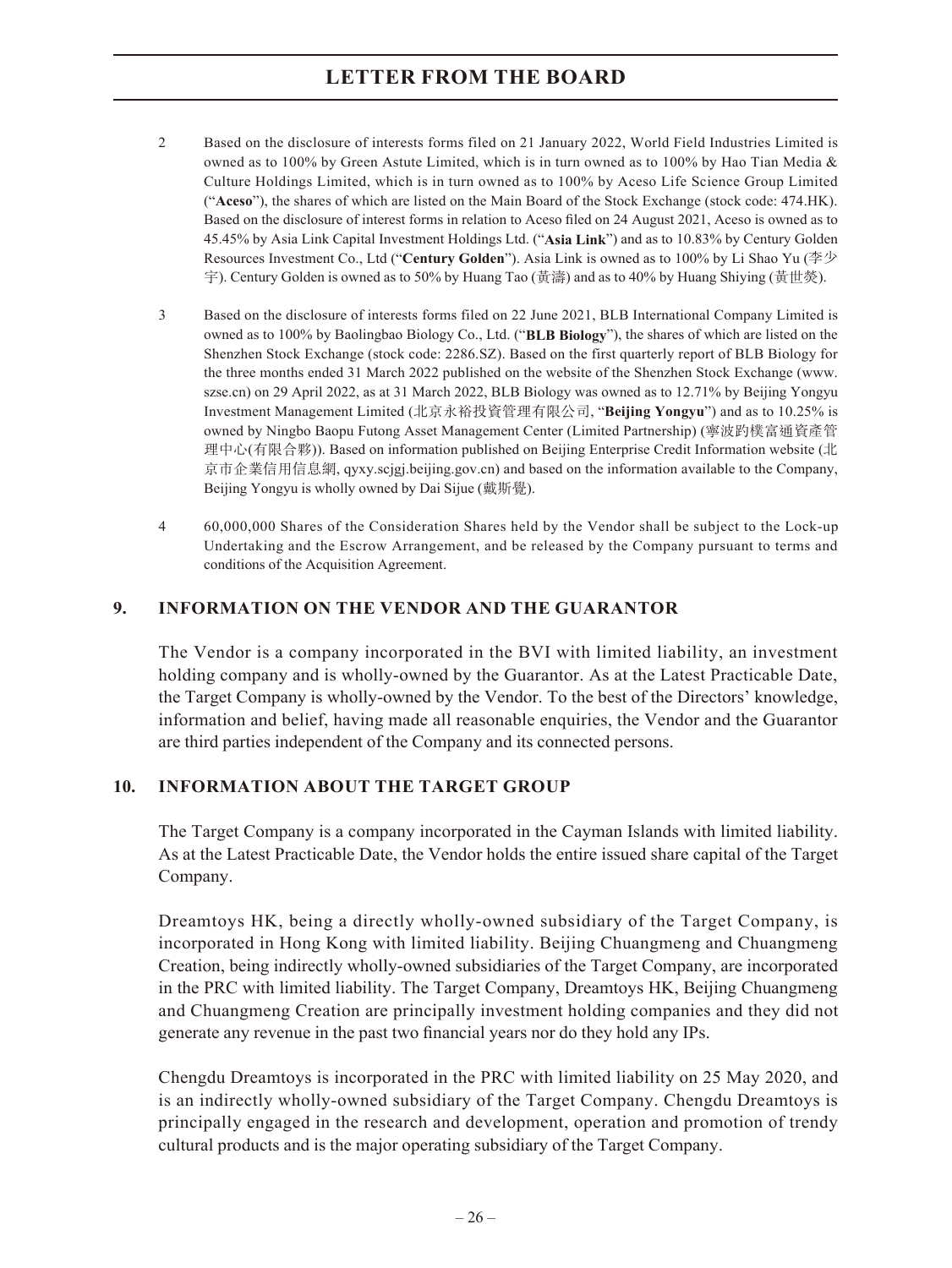On one hand, Chengdu Dreamtoys has a featured team of 7 in-house designing artists specialised in designing a single or a series of characters that will be licenced as its proprietary IPs. The elements of the IPs can then be utilised in the development of original, unique, artistic, entertaining, trendy cultural products that are collectible items such as figurines in a covered box and other figurines such as action figures, GK and adult-oriented assembled toys. Such IPs are more of a trendy style which complements with a large variety of fashion on the figurines or can be used in cross-over apparel products or accessories targeted to both women and men apparel markets of younger generation. Chengdu Dreamtoys has applied for the registration of the IPs of 11 animated characters in the PRC, among which the registrations of the IPs of 8 animated characters have been completed.

On the other hand, Chengdu Dreamtoys has been cooperating with the Gaming Partner. Owing to the Gaming Partner's high volume of high-quality IP resources, leading entertaining contents and user base, Chengdu Dreamtoys seeks to create synergy with the Gaming Partner by further exploring the commercial values of the licenced IPs. Chengdu Dreamtoys has been granted the licenced IPs through its cooperation with the Gaming Partner so that Chengdu Dreamtoys can develop trendy cultural products derived from the elements of the IPs of the characters in the most famous games of the Gaming Partner. Chengdu Dreamtoys has also been granted the licenced IPs from the Other Gaming Partner.

Chengdu Dreamtoys engages third-party manufacturers to manufacture the developed trendy cultural products and figurines which are sold to retail customers through online gaming stores of the Gaming Partner and at various retail stores networks of the Other Gaming Partner. Chengdu Dreamtoys can also licence its proprietary IPs in return for licence fee income. Chengdu Dreamtoys will launch monthly promotion campaign for the introduction of its newly created IP trendy cultural products and build up the IPs' fan communities and promote the trendy cultural products.

Chengdu Jumu is incorporated in the PRC with limited liability and is a wholly-owned subsidiary of Chengdu Dreamtoys while Nanning Chuanqi is incorporated in the PRC with limited liability and is a non-wholly owned subsidiary of Chengdu Dreamtoys. Both Chengdu Jumu and Nanning Chuanqi have minimal operation and they did not recognise any revenue in the past two financial years ended 31 December 2021. Chengdu Jumu and Nanning Chuanqi do not hold any IPs.

The Target Group also injects the spirit of integration and innovation into product design and development with a global perspective, and combines blockchain technology, near-field sensing technology, digital interaction and other new digital modules to create a meta-universe IP ecosystem that communicates with digital content.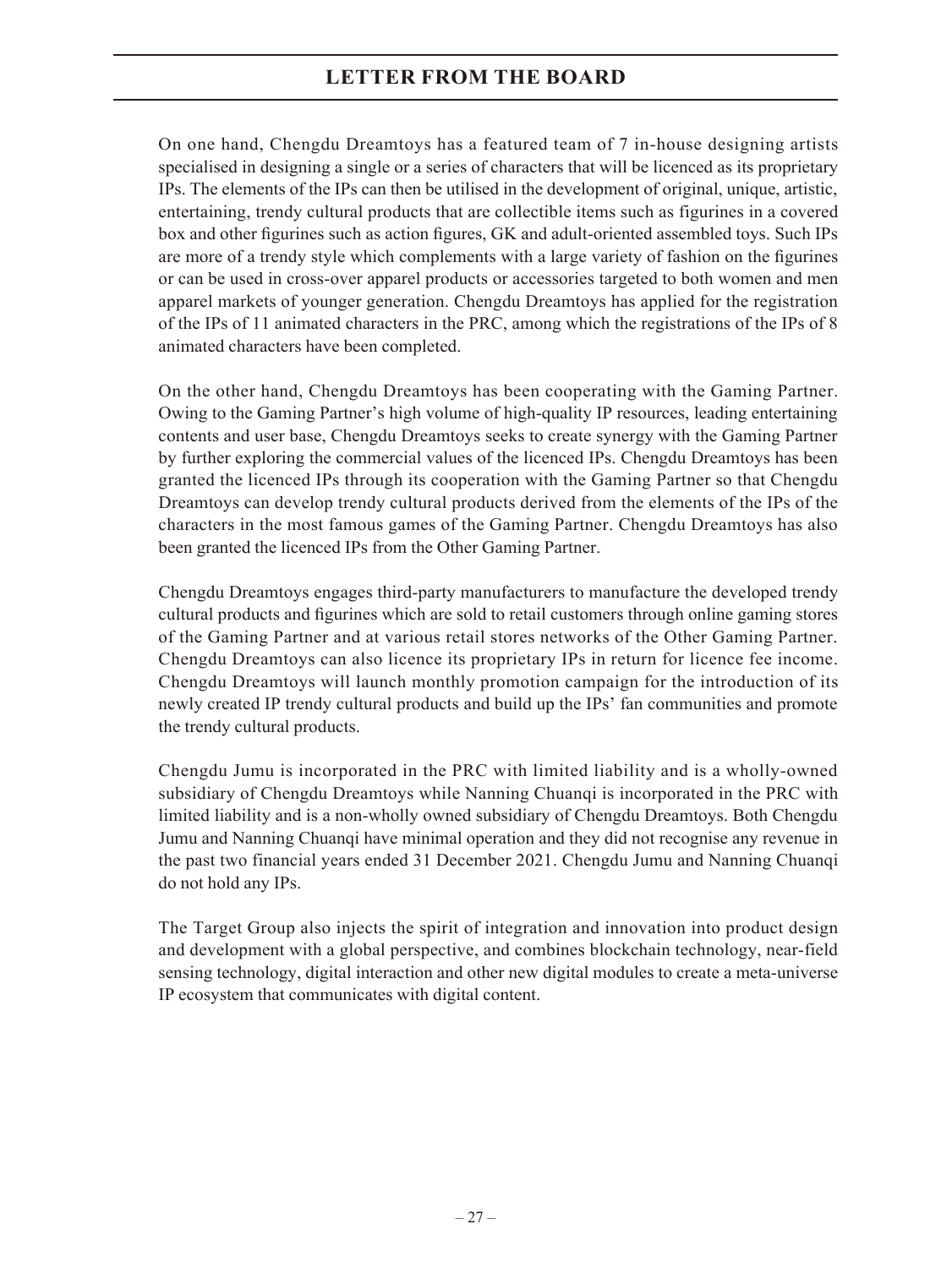Set out below is the unaudited consolidated financial information of the Target Group (on the assumption that the Internal Reorganisation had taken place on 1 January 2020 and 1 January 2021, respectively) for the years ended 31 December 2020 and 31 December 2021, respectively, which has been prepared in accordance with the accounting policies in compliance with HKFRSs:

|                     | For the<br>year ended                                             | For the<br>year ended<br>31 December<br>2021<br>RMB million<br>(unaudited) |
|---------------------|-------------------------------------------------------------------|----------------------------------------------------------------------------|
|                     | 31 December<br>2020<br><b>RMB</b> million<br>( <i>unaudited</i> ) |                                                                            |
| Net loss before tax | 0.77                                                              | 2.21                                                                       |
| Net loss after tax  | 0.77                                                              | 2.21                                                                       |

As Chengdu Dreamtoys was incorporated in May 2020 and commenced operation in 2021, it did not generate revenue for the year ended 31 December 2020. Since the commencement of its operation in 2021, Chengdu Dreamtoys generated revenue of approximately RMB5.85 million and gross profit of approximately RMB2.0 million for the year ended 31 December 2021 which was greatly attributable to the sales of figurines of a licenced IP from the Gaming Partner. Chengdu Dreamtoys recorded a net loss after tax of approximately RMB2.09 million which was mainly attributable to the initial start-up costs of its office, rental and staff costs (including research and development and design teams) incurred since the commencement of the Target Group's initial development stage in the first three quarters of 2021. While Chengdu Dreamtoys recorded limited sales in the late third quarter, it achieved revenue of approximately RMB5.54 million in the fourth quarter of 2021 representing around 95% of the Target Group's revenue in 2021, following the launch of GK products based on the character of the Gaming Partner.

According to the unaudited consolidated financial information of the Target Group (on the assumption that the Internal Reorganisation had taken place on 1 January 2020 and 1 January 2021, respectively), as at 31 December 2021, the Target Group had consolidated total asset and consolidated net liabilities of approximately RMB8,723,284 and RMB1,987,784, respectively.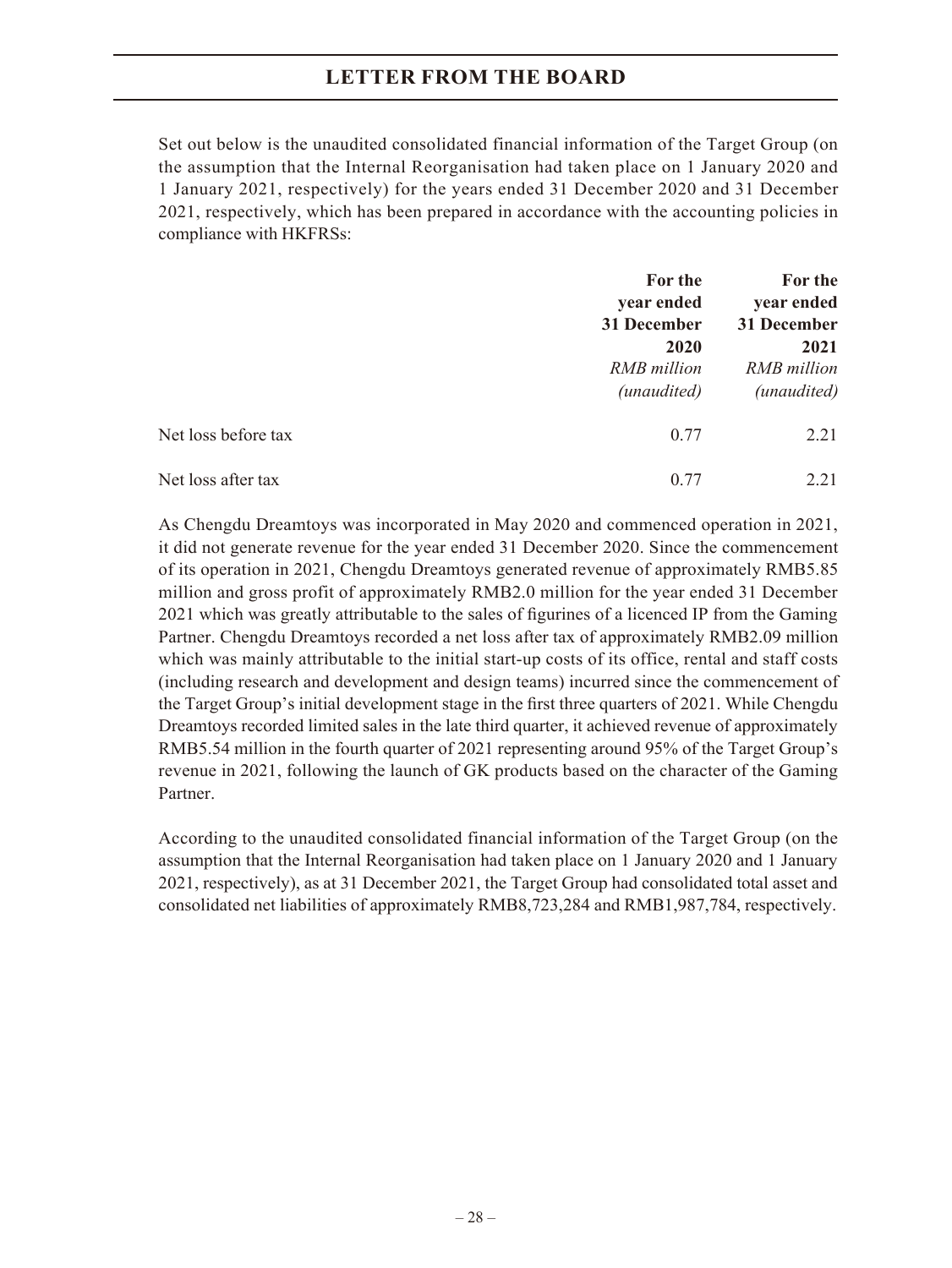As at the Latest Practicable Date, the shareholding structure of the Target Group is as follows:



#### **11. REASONS FOR AND BENEFITS OF ENTERING INTO THE ACQUISITION AGREEMENT**

The Group is principally engaged in design, manufacturing and trading of apparels and provision of money lending services. The Company's apparel business focuses on women apparel products. Most of the Company's apparel products are exported to the United States (the "**U.S.**") and the U.S. market is the principal market for the Company's apparel operation. The business has been facing ever-increasing challenges since the start of the China-U.S. trade war in recent years. Since the outbreak of novel coronavirus (COVID-19), the U.S. is one of the regions mostly affected by the pandemic. The U.S. economy slowed down significantly in the first half of 2020, and in certain period its economy drew to a near total halt.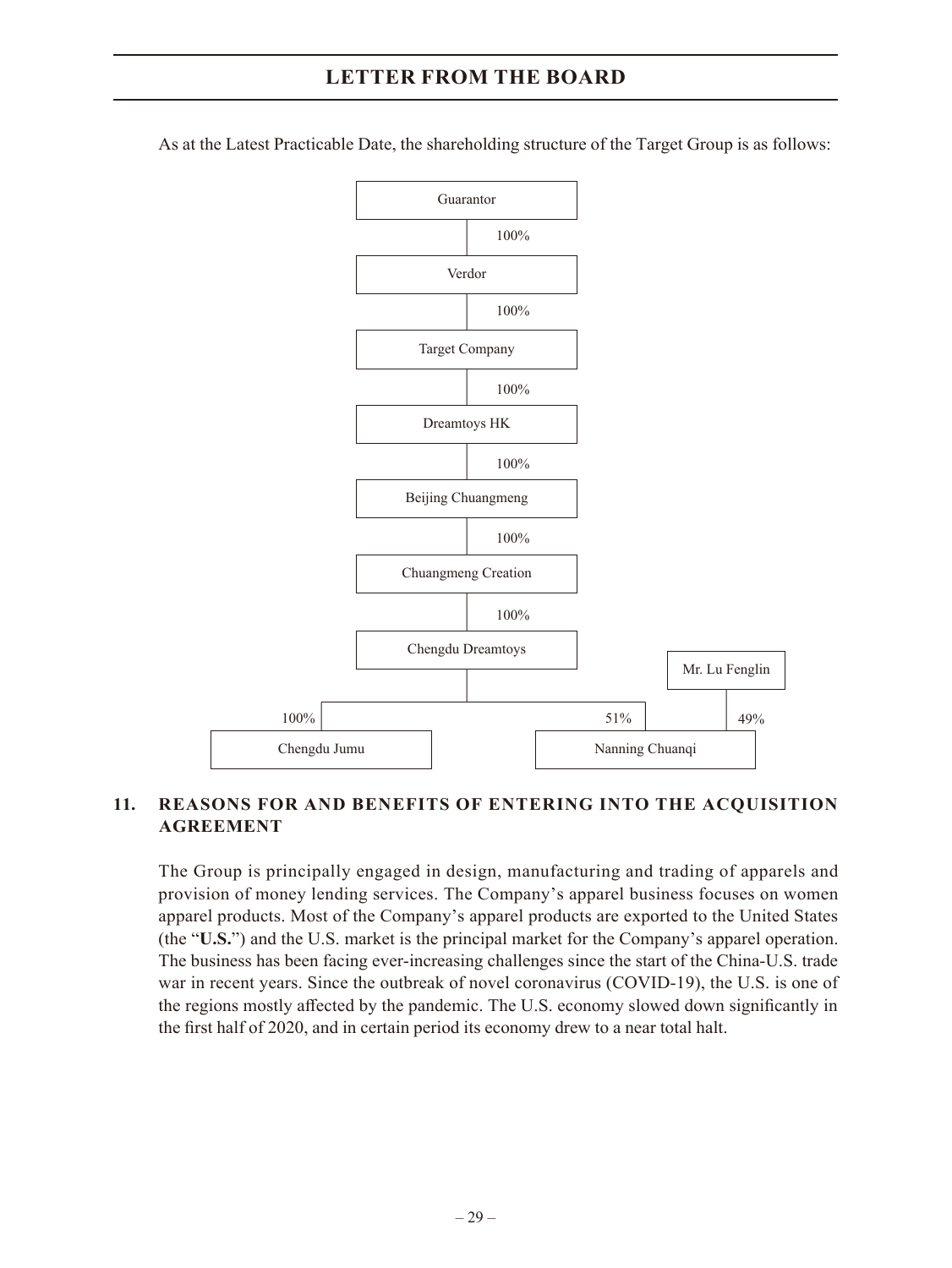As mentioned in the Company's announcement dated 10 January 2022, the Company believes that the recent development in the apparel industry has been shifting its focus towards the market segment in the younger generation with trendy culture. Therefore, the Group aims to capture this opportunity with a vision to develop trendy culture apparel products and has been actively seeking new business opportunities to expand its design, manufacturing and trading of apparels business in order to diversify from its focus of manufacturing private label women's apparel to become an all-rounded trendy apparel product manufacturer and tap into the men and young adults' markets, and extend its market focus to cover the PRC market. As such, the Company entered into a cooperation agreement with Qingdao Weiding Sports Supplies Company Limited\* (青島威鼎體育用品有限公司).

With the aim of achieving the Group's strategic goal of capturing the market opportunities in the younger generation in terms of developing trendy cultural apparel and apparel related products, the Group has in January 2022 appointed Dr. Zhou Yibing as the Group's chief creativity officer and Mr. Li Yang as executive Director and Chairman of the Board, who both have extensive experience in fashion apparel, trendy brand promotion, information technology and other businesses.

The Group has entered into a licensing agreement with Chengdu Dreamtoys pursuant to which Chengdu Dreamtoys grants the exclusive right of use of the IP rights of four IP Characters worldwide to the Group for the development, production and sales of apparel of the IP Characters in order to increase the variety of the Group's products and leverage on the increase in popularity of the IP Characters in the product launch of those IP Characters.

Chengdu Dreamtoys, being the major operating subsidiary of the Target Company, has a featured team of 7 in-house designing artists specialised in designing a single or a series of characters and has various proprietary and licenced IP rights that could be utilitsed in the production of trendy cultural products infused with pop culture and trendy content that covers a wide variety of product categories, including, among others, blind boxes, action figures, GK and adult-oriented assembled toys while Chengdu Dreamtoys has developed close relationship with some renowned gaming platforms with popular games and large user base.

The relationship between the Company's apparel business and the Target Group's business is complementary. Upon completion of the Acquisition, the Group could, on one hand, tap into the trendy cultural products industry in the application of the IP rights of Chengdu Dreamtoys on the creation of both virtual and physical trendy cultural products and pursuing into the business of trendy cultural products retailing. On the other hand, it could enjoy the access to a wide range of proprietary and licenced IP rights held by Chengdu Dreamtoys which creates synergy to the apparel business of the Group in creating cross-over products using the IP rights held by Chengdu Dreamtoys.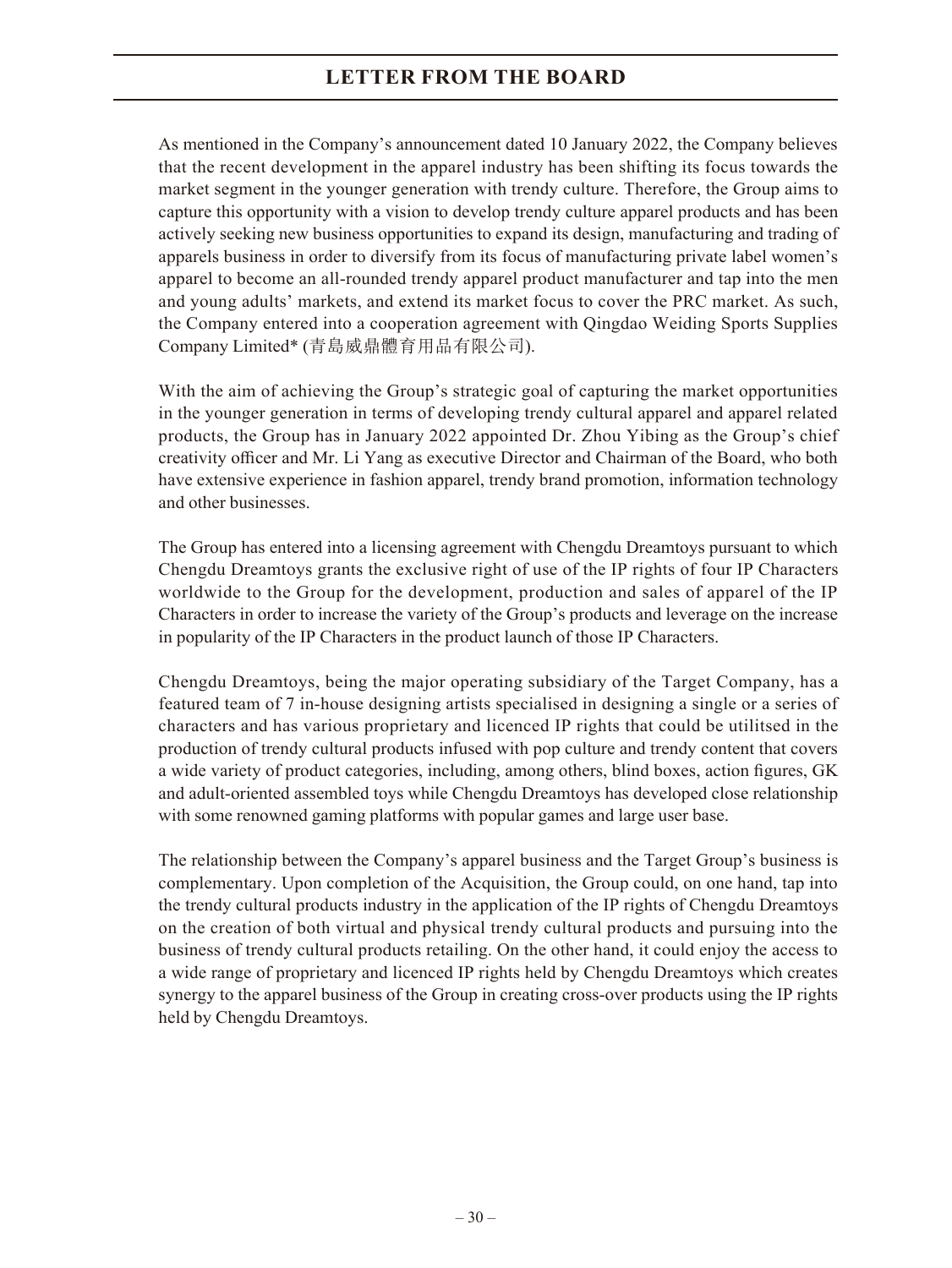Going forward, Chengdu Dreamtoys will continue its IP creation process with its 7 in-house designers while 25 IPs are in the design stage. Chengdu Dreamtoys will hire 3 more in-house designers to facilitate its design process and it is anticipated that more than 15 IPs will be launched and commercialised in the coming years. Chengdu Dreamtoys will focus on the research and development of the characters, incorporate more storyline into one or a series of characters as well as increase the interaction with the fan communities. Chengdu Dreamtoys is also in initial negotiation with fashion brand for the collaboration of the fashionable items in the development of IPs. The Group envisages the Acquisition would provide the Group with opportunities in developing its apparel business with the use of proprietary IPs of Chengdu Dreamtoys and tapping into the market segment of younger generation. At the same time, the collaboration of the proprietary IPs with the apparel products and accessories will also increase the popularity of such proprietary IPs, while the Group could also have access to these unique proprietary IPs. The Target Group is also in the process of negotiation with the retail store partners in order to expand its sales network. The Directors consider that the Acquisition, if materialised, represents a good opportunity for the Group to expand its business to a new dimension, and to capture the business opportunities in connection with the meta-universe IP ecosystem. The Directors are of the view that the Acquisition is in the interests of the Company and the Shareholders as a whole.

The Directors consider that the settlement of part of the consideration by the Consideration Shares will enable the Group to (i) retain more cash for the general working capital requirements and future business development of the Group after Completion; and (ii) avoid weakening the Group's ability to meet its current liabilities as and when they fall due only with quick assets, thereby enabling the management of the Group to more flexibly and efficiently use of the cash resources readily available and utilise it for the Group's daily business operations and future business development. As a result, the Acquisition and the terms under the Acquisition Agreement are fair and reasonable, on normal commercial terms, and in the interests of the Company and the Shareholders as a whole.

### **12. THE EGM AND PROXY ARRANGEMENT**

The notice of the EGM is set out on pages 33 to 35 of this circular. At the EGM, an ordinary resolution will be proposed to approve, among other matters, the Acquisition Agreement and the transactions contemplated thereunder (including the allotment and issue of the Consideration Shares pursuant to the Specific Mandate).

Pursuant to Rule 13.39(4) of the Listing Rules, any vote of shareholders at a general meeting must be taken by poll. Accordingly, the proposed resolution will be put to vote by way of poll at the EGM. An announcement on the poll vote results will be published by the Company after the EGM in the manner prescribed under Rule 13.39(5) of the Listing Rules.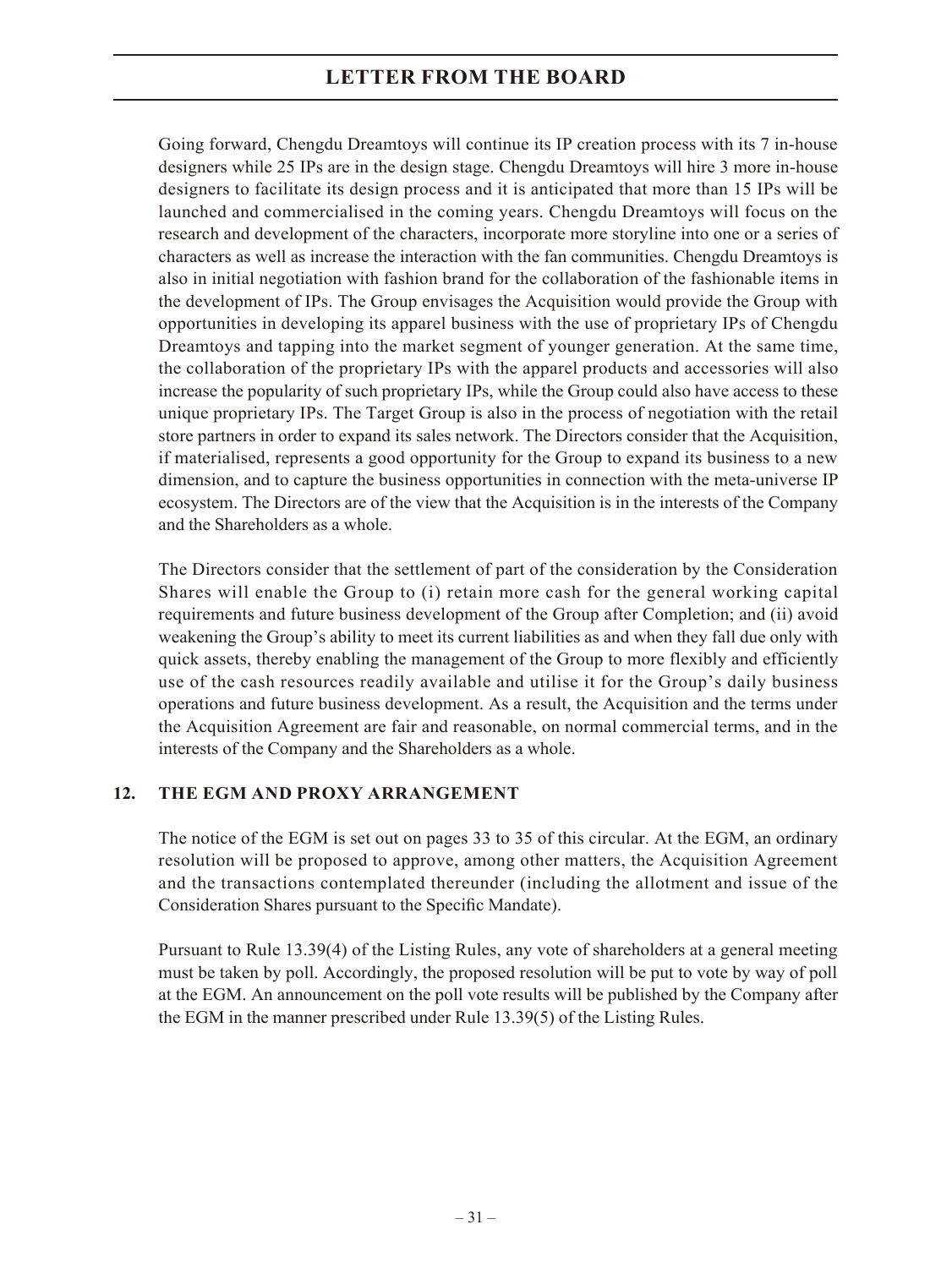A form of proxy for the EGM is despatched to the Shareholders with this circular. Whether or not you are able to attend the EGM, you are requested to complete and return the form of proxy in accordance with the instructions printed thereon and deposit the same as soon as possible and, in any event not later than 48 hours before the time appointed for holding of the EGM or any adjournment thereof to the Company's branch share registrar and transfer office in Hong Kong, Tricor Investor Services Limited, at Level 54, Hopewell Centre, 183 Queen's Road East, Hong Kong.

To the best of the Directors' knowledge, information and belief, having made all reasonable enquiries, no Shareholder has a material interest in the Transaction and no Shareholder is required to abstain from voting to approve the resolution to be proposed at the EGM.

#### **13. RECOMMENDATION**

The Directors (including independent non-executive Directors) are of the opinion that the proposed resolution is in the best interests of the Company and the Shareholders as a whole and so recommend you to vote in favour of the resolution to be proposed at the EGM.

In view of the ongoing public health risk posed by the novel coronavirus (COVID-19) and recent requirements for prevention and control of its spread by the HKSAR Government, Shareholders may consider to exercise their voting rights by appointing the chairman of the EGM as their proxy to vote on the resolution at the EGM as an alternative to attending the EGM in person. Shareholders who choose to do so should take action as soon as possible to ensure the proxy instructions reach the Company's branch share registrar and transfer office in Hong Kong not less than 48 hours before the time fixed for holding the EGM.

Due to the constantly evolving COVID-19 pandemic situation in Hong Kong, the Company may be required to adopt further changes to the EGM arrangements at short notice. Shareholders are advised to check the websites of the Company (www.vmh.com.hk) and the Stock Exchange (www.hkexnews.hk) for the latest announcement(s) and information relating to the EGM. All times and dates in this circular refer to Hong Kong local times and dates.

### **14. OTHER INFORMATION**

As disclosed in the announcement dated 31 March 2022, subsequent to the passing of the special resolution regarding, among other things, the proposed change of name of the Company at the extraordinary general meeting of the Company held on 25 March 2022, the Company has received on 31 March 2022 a copy of the certificate of incorporation on change of name dated 29 March 2022 issued by the Registrar of Companies in the Cayman Islands certifying the change of name of the Company. The Company's logo has been changed accordingly.

> Yours faithfully By order of the Board **Virtual Mind Holding Company Limited Li Yang** *Chairman and Executive Director*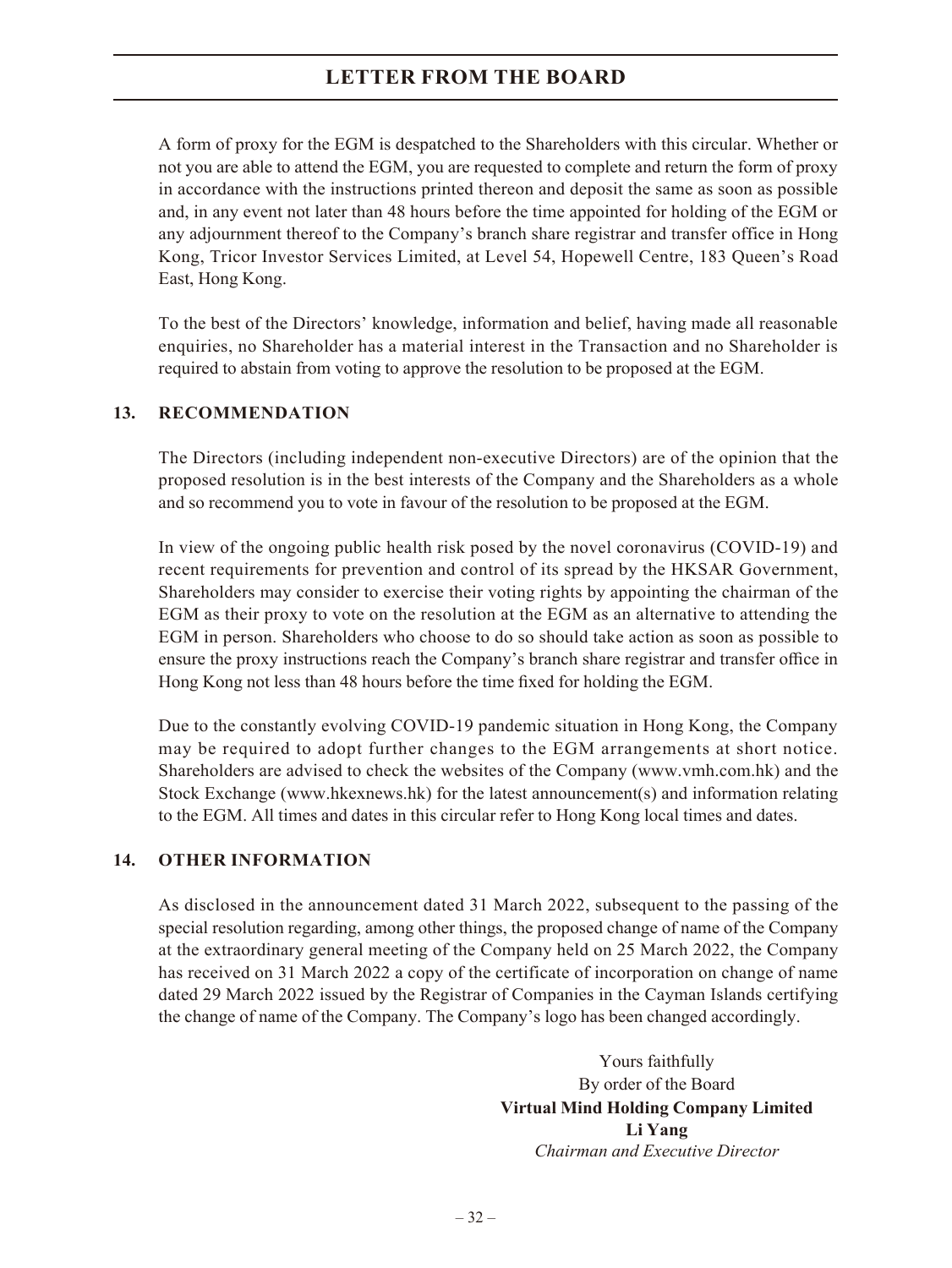### **NOTICE OF EGM**



# **Virtual Mind Holding Company Limited 天機控股有限公司**

*(formerly known as CEFC Hong Kong Financial Investment Company Limited) (incorporated in the Cayman Islands with limited liability)* **(Stock Code: 1520)**

### **NOTICE OF EXTRAORDINARY GENERAL MEETING**

**NOTICE IS HEREBY GIVEN THAT** the extraordinary general meeting (the "**EGM**") of Virtual Mind Holding Company Limited (the "**Company**") will be held at Room 706, 7/F., Capital Centre, 151 Gloucester Road, Wanchai, Hong Kong at 11:00 a.m. on Thursday, 2 June 2022, or in the event that a black rainstorm warning is issued, or No. 8 signal or above is hoisted, or "extreme conditions" are announced by the HKSAR Government at or any time between 9:00 a.m. and 11:00 a.m. or remain in force in Hong Kong, at the same time and place on the second Business Day (as defined in Note 1 below) after 2 June 2022 or any adjournment.

The following resolution will be considered and, if thought fit, approved by the Shareholders at the EGM:

### **ORDINARY RESOLUTION**

### "**THAT**:

- (a) the execution, delivery and performance by the Company of an acquisition agreement dated 25 January 2022 (the "**Acquisition Agreement**") entered into among the Company, Dreamtoys Ltd (the "**Vendor**") and Zeng Ge (the "**Guarantor**") (a copy of the Acquisition Agreement is tabled at the meeting and marked "**A**" and signed by the chairman of the meeting for identification purpose) pursuant to which the Company conditionally agreed to acquire and the Vendor conditionally agreed to sell the one ordinary issued share in, representing the entire issued share capital of, the Dreamtoys Inc (the "**Target Company**") (the "**Acquisition**"), and the transactions contemplated thereunder be and are hereby approved, confirmed and ratified;
- (b) subject to the fulfilment or waiver of the conditions precedent set out in the Acquisition Agreement, the directors of the Company (the "**Directors**") be and are hereby granted a specific mandate (the "**Specific Mandate**") which shall entitle the Directors to exercise all the powers of the Company to allot and issue a maximum of 180,000,000 new shares (the "**Shares**") of the Company (the "**Consideration Shares**") at the issue price of HK\$0.22 per Share to the Vendor to settle part of the consideration for the Acquisition in accordance with the terms and conditions of the Acquisition Agreement; and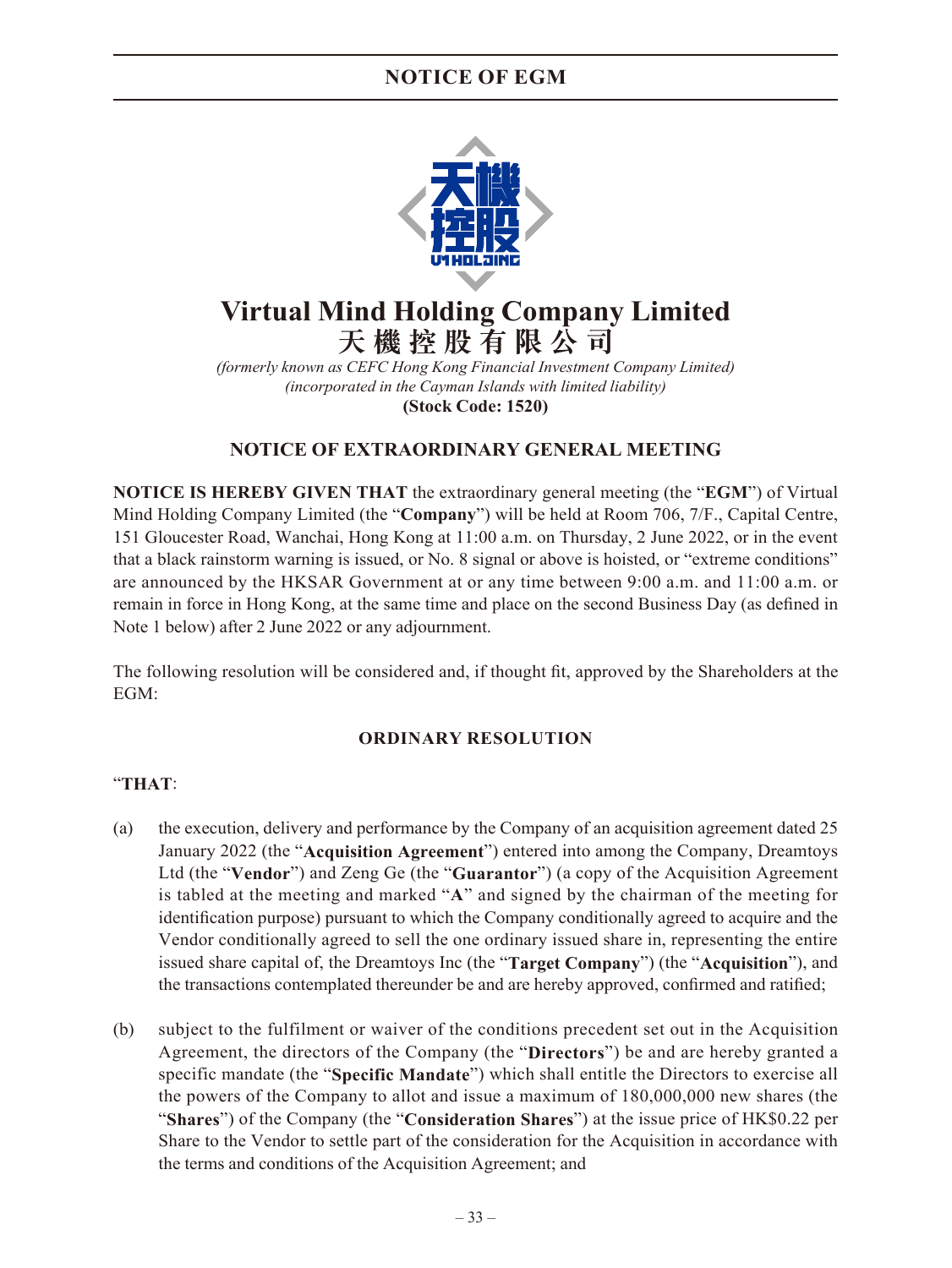### **NOTICE OF EGM**

(c) any one or more of the Directors of the Company be and is/are hereby authorised to exercise all powers of the Company and take all steps as might in their opinion be desirable, necessary or expedient to give effect to or in connection with the Acquisition Agreement including without limitation: (i) the execution, amendment, supplement, delivery, submission and/ or implementation of any further documents or agreements in relation to the Acquisition Agreement, and the issue and allotment of the Consideration Shares; and (ii) the taking of all necessary actions to implement the transactions contemplated under the Acquisition Agreement."

> By order of the Board **Virtual Mind Holding Company Limited Li Yang** *Chairman and Executive Director*

Hong Kong, 13 May 2022

As at the date hereof, the board of Directors comprised the following Directors:

| <i>Executive Directors</i>          | Mr. LI Yang (Chairman)<br>Ms. TIN Yat Yu Carol |  |
|-------------------------------------|------------------------------------------------|--|
|                                     | Mr. CHEUNG Ka Lung                             |  |
|                                     | Mr. CHAN Ming Leung Terence                    |  |
|                                     | Mr. GONG Xiaohan                               |  |
| Independent non-executive Directors | Mr. TANG Shu Pui Simon                         |  |
|                                     | Mr. HON Ming Sang                              |  |
|                                     | Ms. LO Wing Sze BBS, JP                        |  |
| Head office and principal place of  | Room 706, 7/F., Capital Centre                 |  |
| business in Hong Kong               | 151 Gloucester Road                            |  |
|                                     | Wanchai                                        |  |
|                                     | Hong Kong                                      |  |